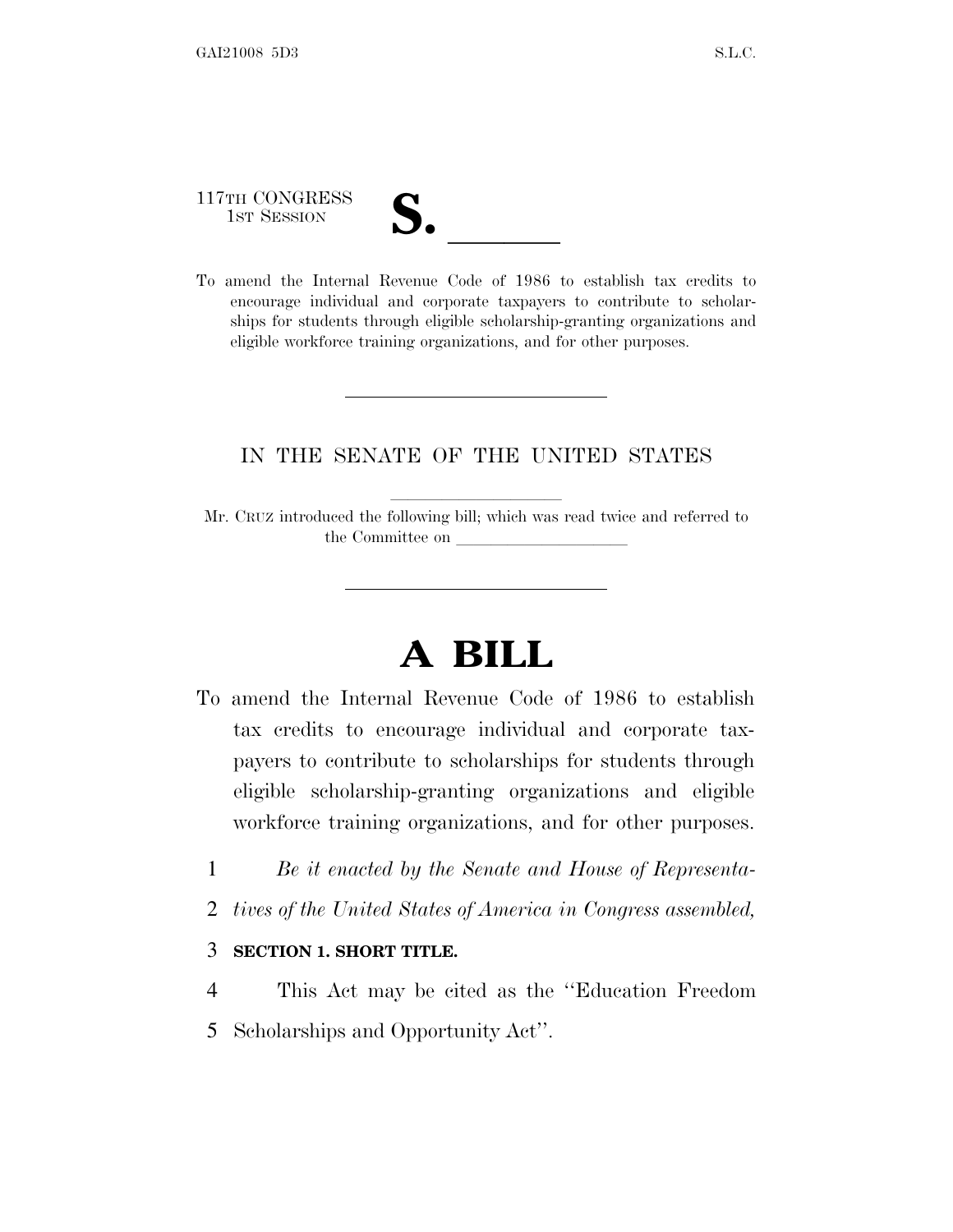### **SEC. 2. PURPOSE.**

 The purpose of this Act is to encourage individual and corporate taxpayers to contribute to scholarships for individual students through eligible scholarship-granting organizations and eligible workforce training organiza-tions, as identified by States.

## **TITLE I—AMENDMENTS TO THE INTERNAL REVENUE CODE OF 1986**

### **SEC. 101. REFERENCES TO THE INTERNAL REVENUE CODE OF 1986.**

 Except as otherwise expressly provided, whenever in this title an amendment or repeal is expressed in terms of an amendment to, or repeal of, a section or other provi- sion, the reference shall be considered to be made to a section or other provision of the Internal Revenue Code of 1986.

#### **SEC. 102. TAX CREDITS FOR CONTRIBUTIONS TO ELIGIBLE**

 **SCHOLARSHIP-GRANTING ORGANIZATIONS AND ELIGIBLE WORKFORCE TRAINING ORGA-**

**NIZATIONS.**

22 (a) CREDIT FOR INDIVIDUALS.—

23 (1) IN GENERAL.—Subpart A of part IV of sub- chapter A of chapter 1 is amended by adding after section 25D the following new section: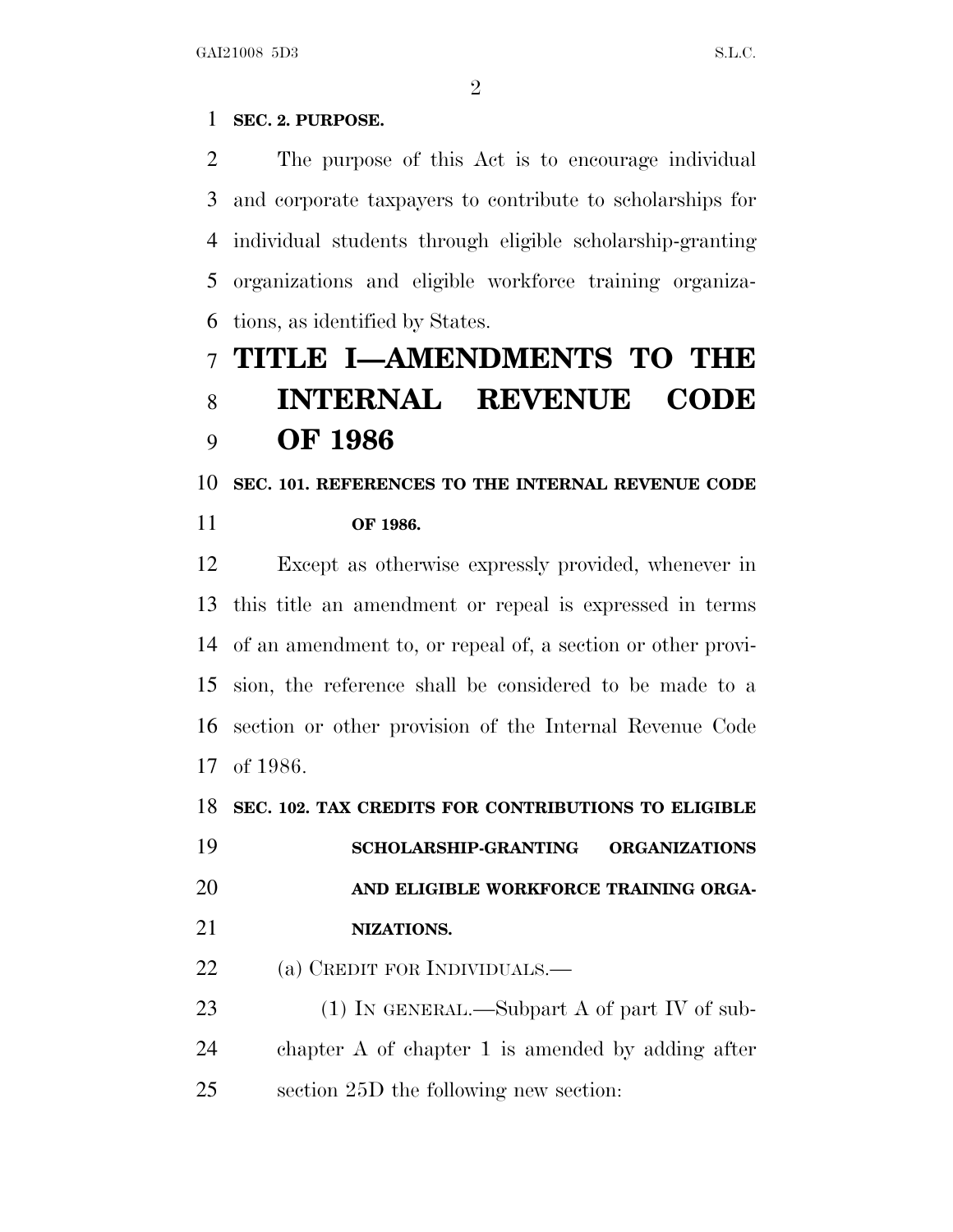## **''SEC. 25E. CONTRIBUTIONS TO ELIGIBLE SCHOLARSHIP- GRANTING ORGANIZATIONS AND ELIGIBLE WORKFORCE TRAINING ORGANIZATIONS.**

 ''(a) ALLOWANCE OF CREDIT.—In the case of an in- dividual, there shall be allowed as a credit against the tax imposed by this chapter for the taxable year an amount equal to the sum of any qualified contributions made by the taxpayer during the taxable year.

9 "(b) AMOUNT OF CREDIT.—The credit allowed under subsection (a) in any taxable year shall not exceed 10 per- cent of the taxpayer's adjusted gross income for the tax-able year.

13 "(c) DEFINITIONS.—For purposes of this section— 14 "(1) QUALIFIED CONTRIBUTION.—The term 'qualified contribution' means a contribution of cash to any eligible scholarship-granting organization or eligible workforce training organization.

18 "(2) QUALIFIED EXPENSE.—The term 'quali- fied expense' means any educational expense that is—

21 ''(A) for an individual student's elementary or secondary education, as recognized by the State,

24  $\text{``(B)}$  for the secondary education compo- nent of an individual elementary or secondary student's career and technical education, as de-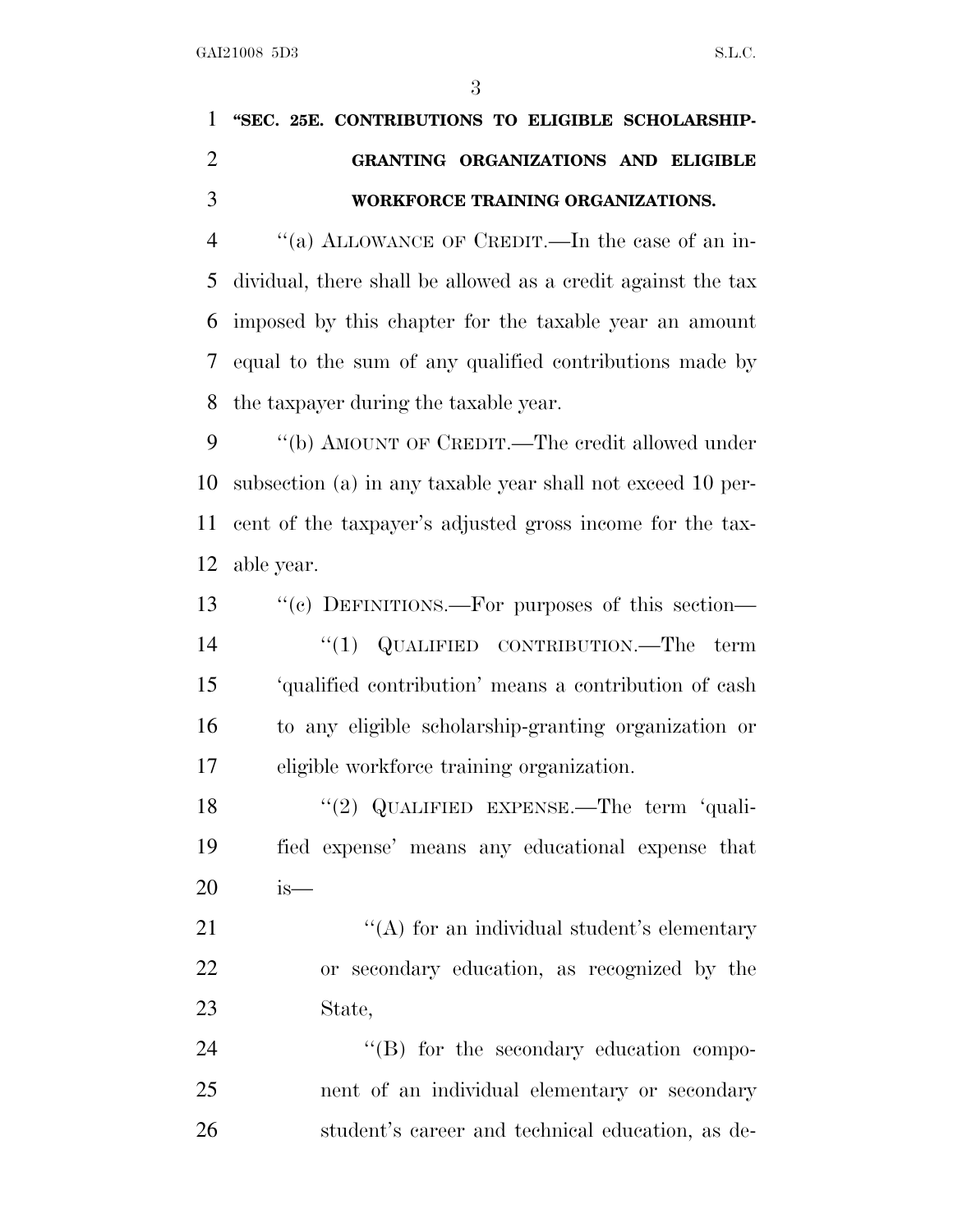| $\mathbf{1}$   | fined by section $3(5)$ of the Carl D. Perkins Ca- |
|----------------|----------------------------------------------------|
| $\overline{2}$ | reer and Technical Education Act of 2006 (20       |
| 3              | U.S.C. $2302(5)$ , or                              |
| $\overline{4}$ | $\cdot$ (C) for the purpose of providing eligible  |
| 5              | individual participants with scholarships for      |
| 6              | secondary or postsecondary vocational education    |
| $\overline{7}$ | and training, workforce development, or appren-    |
| 8              | ticeship training, including preparation and ex-   |
| 9              | amination costs relating to portable certificates  |
| 10             | or credentials, or industry recognized certifi-    |
| 11             | cation or credentialing programs.                  |
| 12             | "(3) ELIGIBLE SCHOLARSHIP-GRANTING ORGA-           |
| 13             | NIZATION.—The term 'eligible scholarship-granting  |
| 14             | organization' means—                               |
| 15             | $\lq\lq$ an organization that—                     |
| 16             | "(i) is described in section $501(e)(3)$           |
| 17             | and exempt from taxation under section             |
| 18             | 501(a),                                            |
| 19             | "(ii) provides qualifying scholarships             |
| 20             | for qualified expenses to only individual el-      |
| 21             | ementary and secondary students who—               |
| 22             | $\lq\lq (I)$ reside in the State in which          |
| 23             | the eligible scholarship-granting orga-            |
| 24             | nization is recognized, or                         |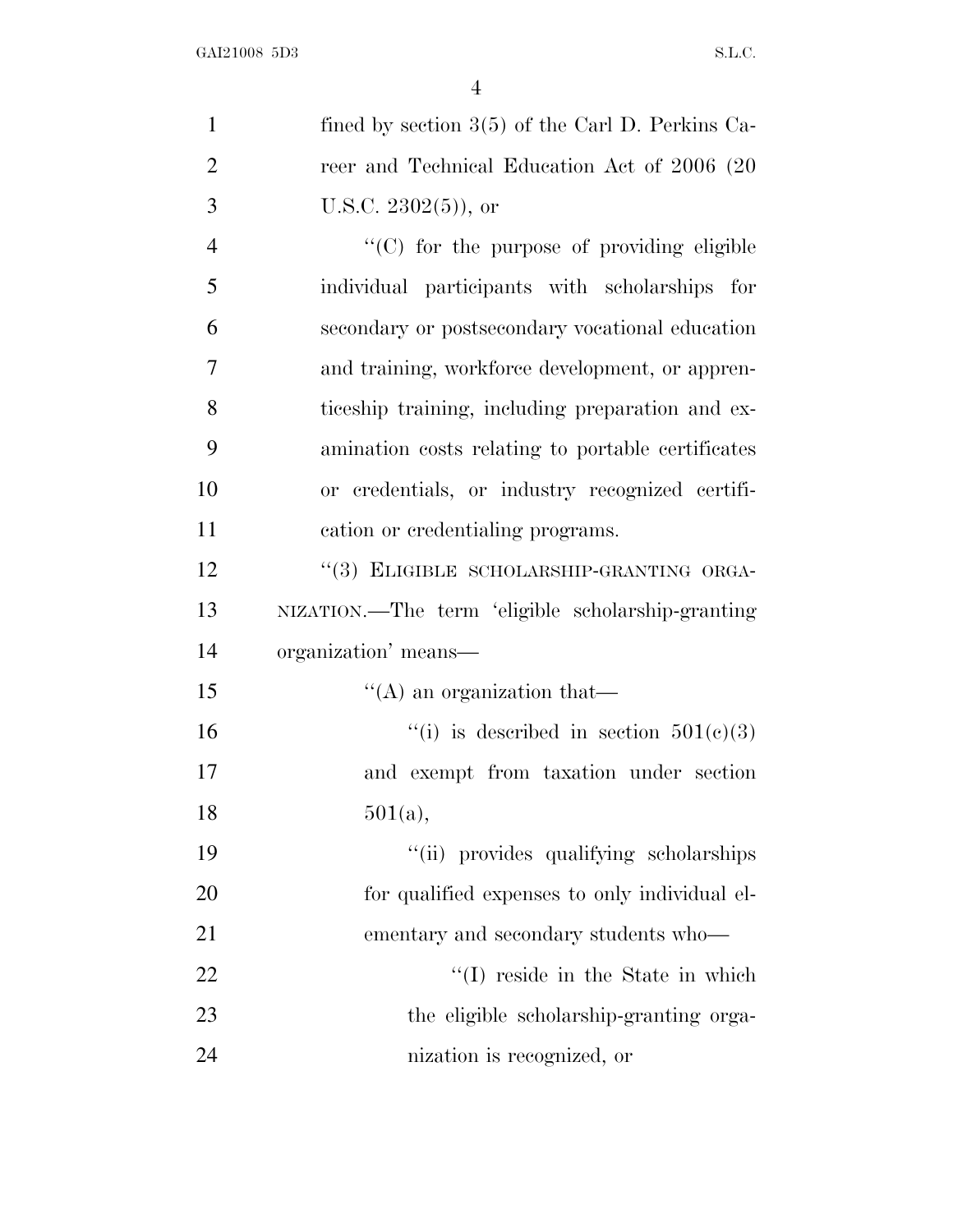| $\mathbf{1}$   | "(II) in the case of the Bureau of           |
|----------------|----------------------------------------------|
| $\mathbf{2}$   | Indian Education, are members of a           |
| $\mathfrak{Z}$ | federally recognized tribe,                  |
| $\overline{4}$ | "(iii) a State reports to the Secretary      |
| 5              | of Education as an eligible scholarship-     |
| 6              | granting organization pursuant to section    |
| 7              | $201(c)(5)(B)$ of the Education Freedom      |
| 8              | Scholarships and Opportunity Act,            |
| 9              | "(iv) allocates at least 90 percent of       |
| 10             | qualified contributions to qualifying schol- |
| 11             | arships for qualified expenses, and          |
| 12             | $\lq\lq$ (v) provides scholarships to $\lq$  |
| 13             | $\lq (I)$ more than 1 eligible student,      |
| 14             | $\lq$ (II) more than 1 eligible family,      |
| 15             | and                                          |
| 16             | "(III) different eligible students           |
| 17             | attending more than one education            |
| 18             | provider, or                                 |
| 19             | $\lq\lq$ (B) an organization that —          |
| 20             | "(i) is described in section $501(c)(3)$     |
| 21             | and exempt from taxation under section       |
| 22             | $501(a)$ , and                               |
| 23             | "(ii) pursuant to State law, was able,       |
| 24             | as of the date of the enactment of the       |
| 25             | Education Freedom Scholarships and Op-       |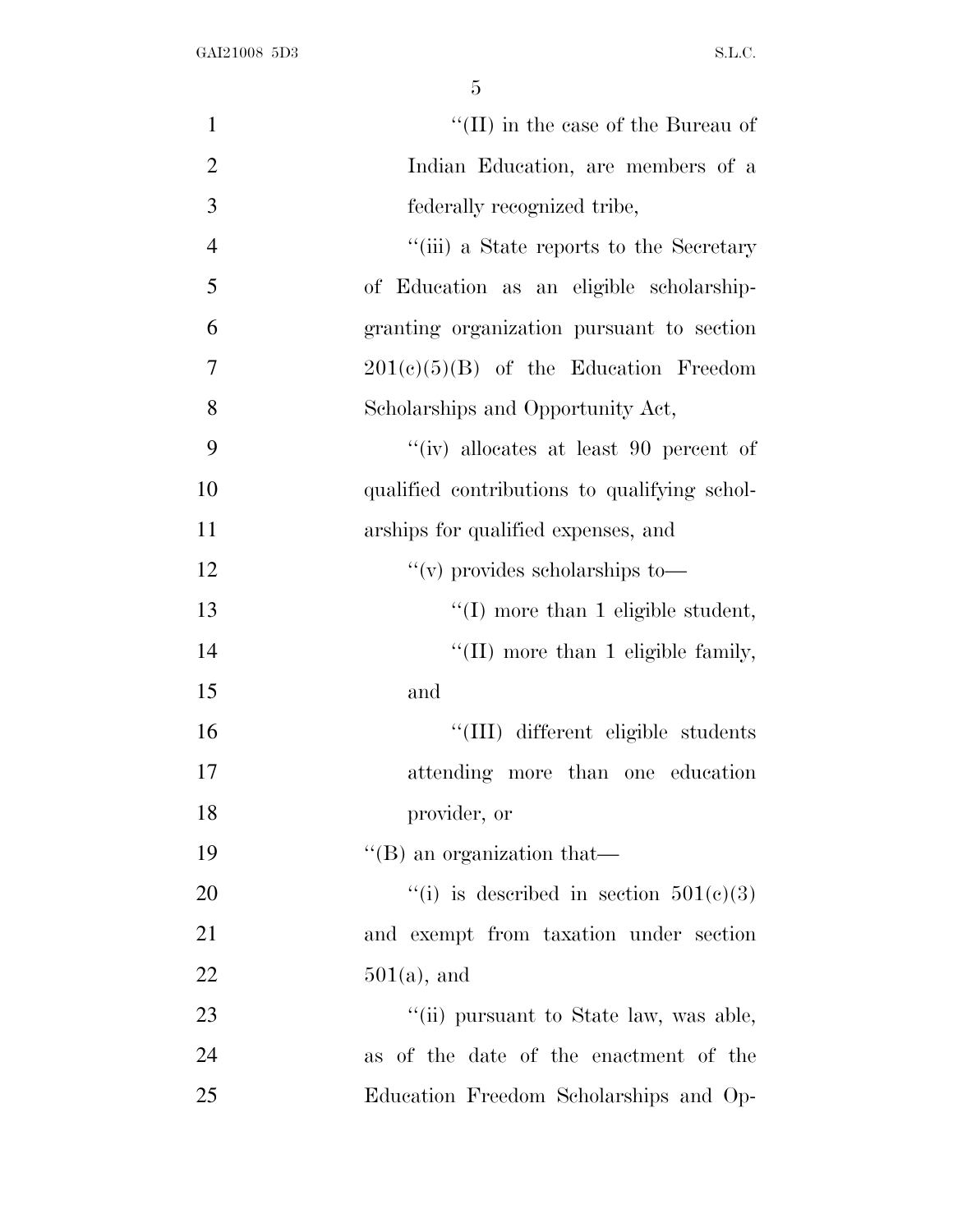| $\mathbf{1}$   | portunity Act, to receive contributions that   |
|----------------|------------------------------------------------|
| $\overline{2}$ | are eligible for a State tax credit if such    |
| 3              | contributions are used by the organization     |
| $\overline{4}$ | to provide scholarships to individual ele-     |
| 5              | mentary and secondary students, including      |
| 6              | scholarships for attending private schools.    |
| 7              | "(4) ELIGIBLE WORKFORCE TRAINING ORGANI-       |
| 8              | ZATION.                                        |
| 9              | "(A) IN GENERAL.—The term 'eligible            |
| 10             | workforce training organization' means any or- |
| 11             | ganization-                                    |
| 12             | $``(i)$ which is—                              |
| 13             | $\lq\lq$ (I) described in section              |
| 14             | $501(e)(3)$ and exempt from taxation           |
| 15             | under section $501(a)$ , and                   |
| 16             | $\lq\lq$ (II) not a private foundation (as     |
| 17             | defined in section $509$ ),                    |
| 18             | "(ii) whose purpose is to provide voca-        |
| 19             | tional education and training, workforce       |
| 20             | development, or apprenticeship training to     |
| 21             | eligible potential secondary or postsec-       |
| 22             | ondary students, including organizations       |
| 23             | whose purpose is to provide scholarships       |
| 24             | for portable certificates or credentials, or   |
| 25             | industry recognized certifications or cre-     |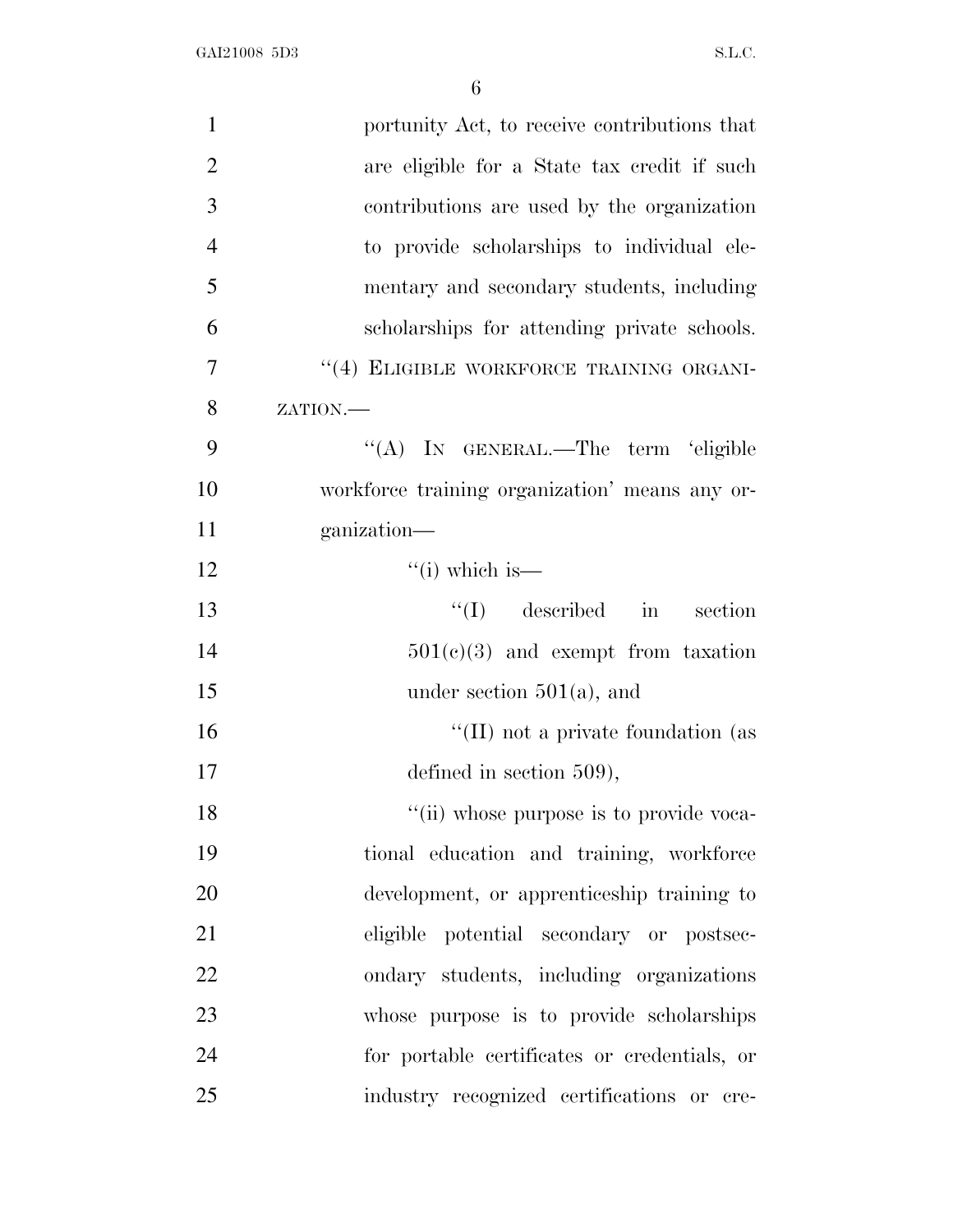| $\mathbf{1}$   | dentialing programs, including preparation        |
|----------------|---------------------------------------------------|
| $\overline{2}$ | and examination costs,                            |
| 3              | "(iii) which is in compliance with ap-            |
| $\overline{4}$ | plicable State laws,                              |
| 5              | "(iv) which a State has reported to               |
| 6              | the Secretary of Education as an eligible         |
| $\overline{7}$ | workforce training organization pursuant          |
| 8              | to section $201(c)(5)(B)$ of the Education        |
| 9              | Freedom Scholarships and Opportunity              |
| 10             | Act,                                              |
| 11             | $f'(v)$ which satisfies the requirements          |
| 12             | described in clauses (iv) and (v) of para-        |
| 13             | graph $(3)(A)$ .                                  |
| 14             | "(B) POTENTIAL ELIGIBLE WORKFORCE                 |
| 15             | TRAINING ORGANIZATIONS.-Eligible workforce        |
| 16             | training organizations may include, but are not   |
| 17             | limited to, organizations such as the following   |
| 18             | (provided that such organizations satisfy the re- |
| 19             | quirements under subparagraph $(A)$ :             |
| 20             | "(i) Community colleges.                          |
| 21             | "(ii) Workforce training programs (as             |
| 22             | defined by the applicable State workforce         |
| 23             | agency).                                          |
| 24             | "(iii) Organizations which provide—               |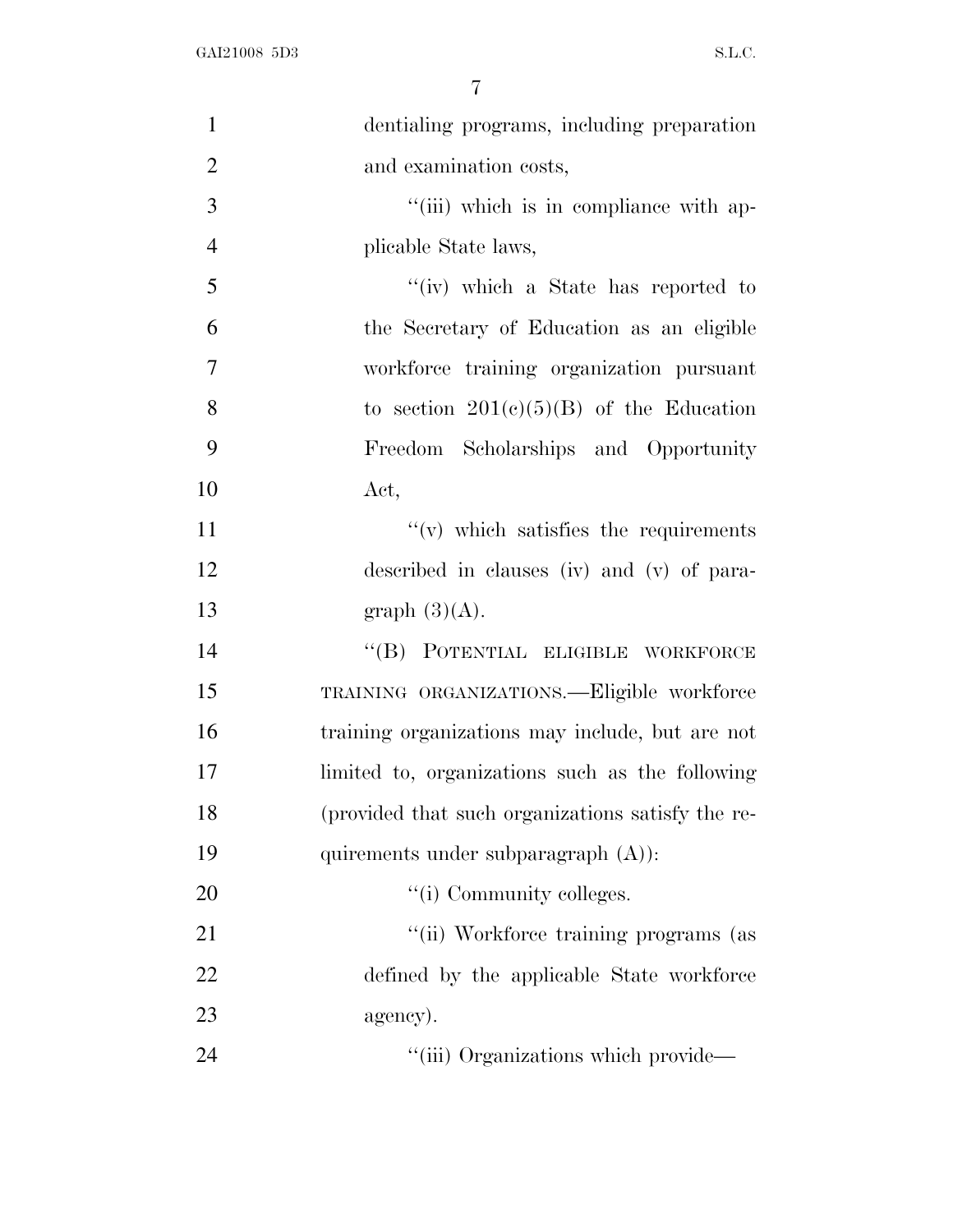| $\mathbf{1}$   | "(I) career and technical edu-                   |
|----------------|--------------------------------------------------|
| $\overline{2}$ | cation, or                                       |
| 3              | "(II) training or apprenticeships,               |
| $\overline{4}$ | including, but not limited to, training          |
| 5              | or apprenticeships operated by a col-            |
| 6              | lective bargaining organization or that          |
| 7              | provide industry recognized certifi-             |
| 8              | cations or credentials.                          |
| 9              | "(iv) Community organizations that               |
| 10             | provide training that results in a certifi-      |
| 11             | cation.                                          |
| 12             | "(5) $QUALIFYING$ SCHOLARSHIP.—The term          |
| 13             | 'qualifying scholarship' means—                  |
| 14             | "(A) a scholarship granted by an eligible        |
| 15             | scholarship-granting organization to an indi-    |
| 16             | vidual elementary or secondary student, or       |
| 17             | "(B) a scholarship granted by an eligible        |
| 18             | workforce training organization as a scholarship |
| 19             | to a secondary or postsecondary student for the  |
| 20             | purpose of vocational education and training,    |
| 21             | workforce development, obtaining portable cer-   |
| 22             | tificates or credentials, or industry recognized |
| 23             | certification or credentialing programs, includ- |
| 24             | ing preparation and examination costs,           |
| 25             | under this section.                              |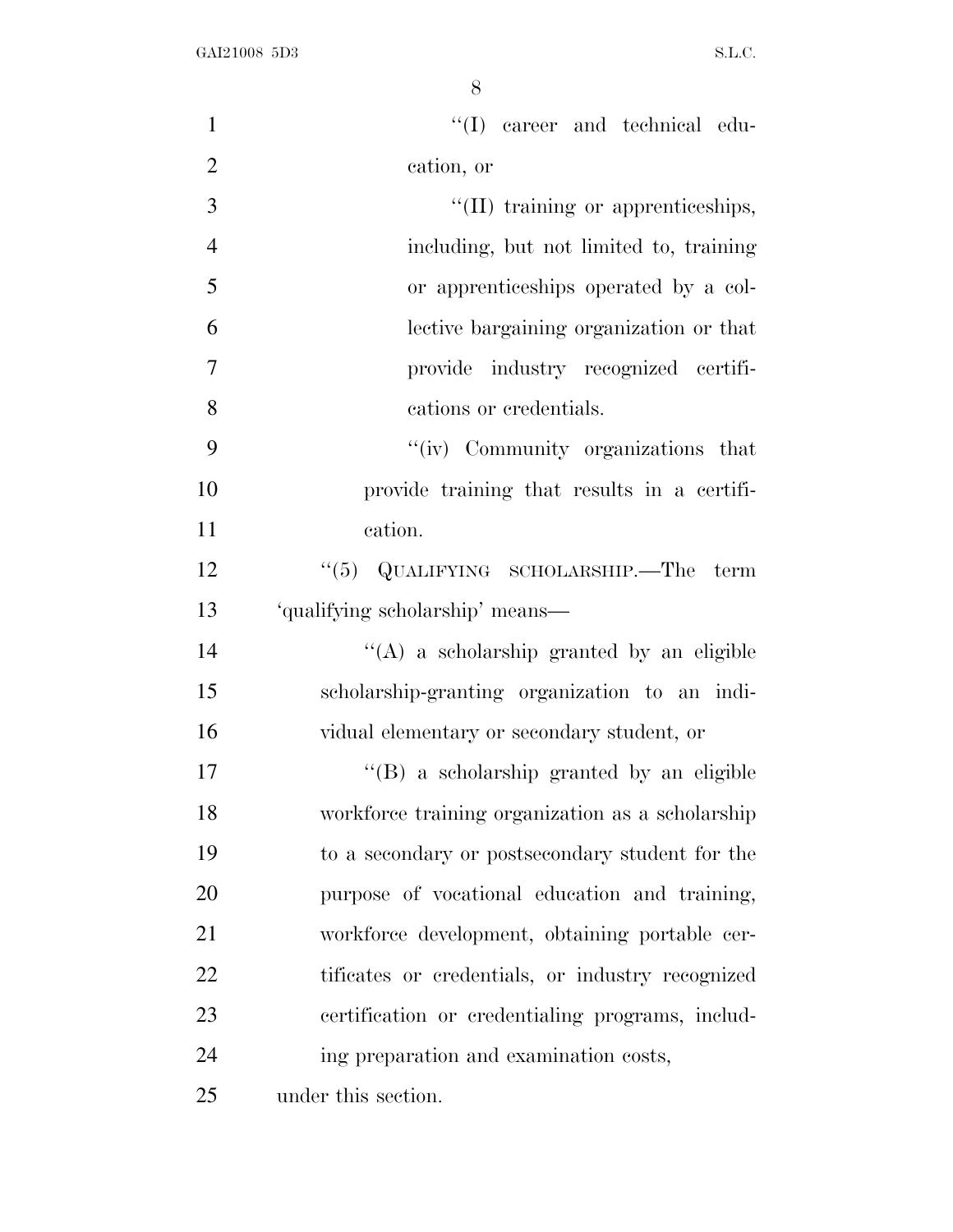1 "(6) STATE.—The term 'State' means each of the 50 States, the District of Columbia, the Com- monwealth of Puerto Rico, American Samoa, Guam, the Commonwealth of the Northern Mariana Is- lands, the United States Virgin Islands, and the De- partment of the Interior (acting through the Bureau of Indian Education). 8 "(d) RULES OF CONSTRUCTION.—

9 "(1) In GENERAL.—A scholarship awarded to a student from the proceeds of a qualified contribution under this section or section 45U shall not be con- sidered assistance to the school, eligible workforce training organization, or other educational provider that enrolls, or provides educational services to, the student or the student's parents.

16 "(2) NOT TREATED AS INCOME.—The amount of any such scholarship shall not be treated as in- come of the student or their parents for purposes of Federal tax laws or for determining eligibility for any other Federal program.

21 "(3) PROHIBITION OF CONTROL OVER NON-22 PUBLIC EDUCATION PROVIDERS.—

23 ''(A) Nothing in this Act shall be con- strued to permit, allow, encourage, or authorize any Federal control over any aspect of any pri-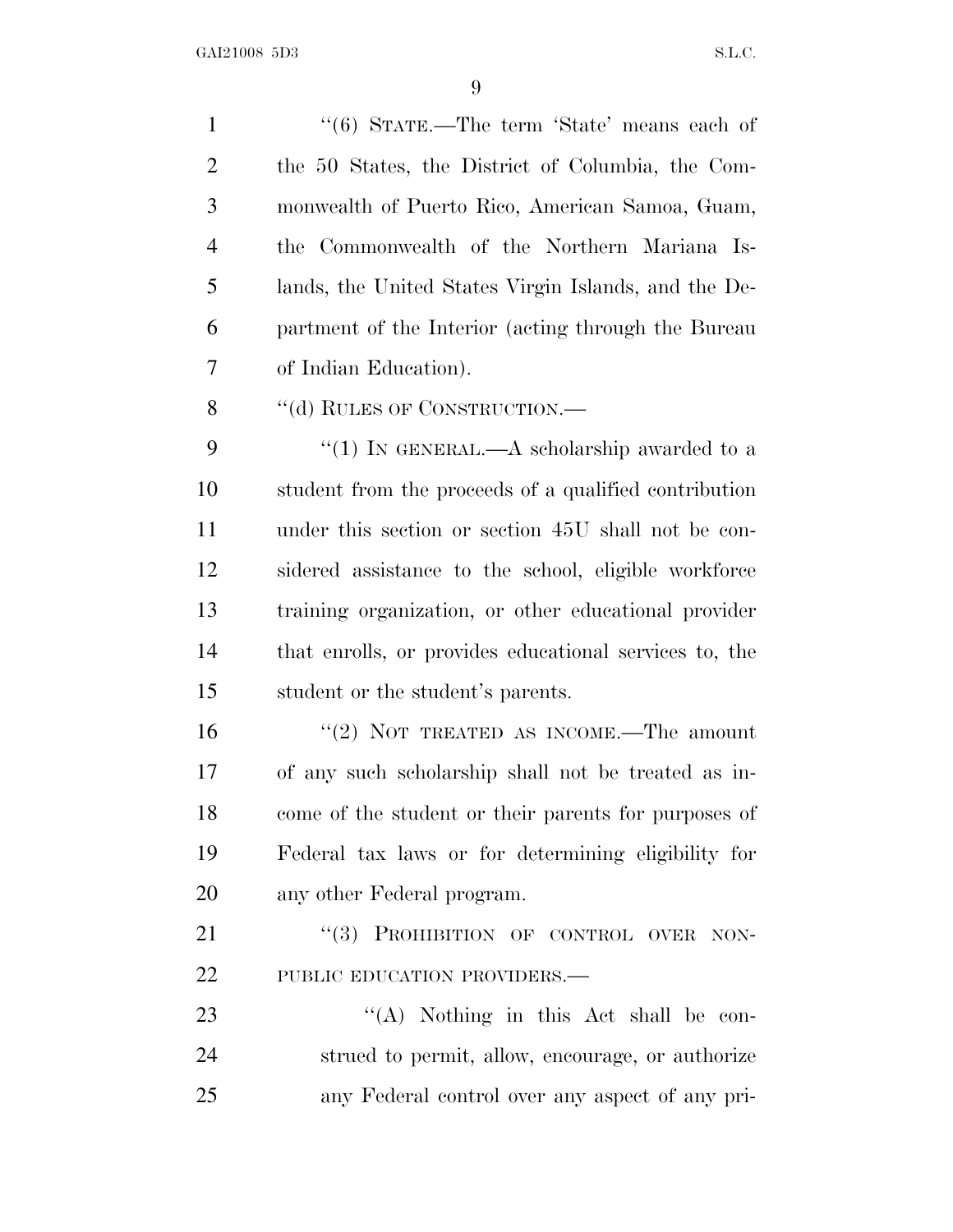vate, religious, or home education provider, whether or not a home education provider is treated as a private school or home school under State law. This Act shall not be con- strued to exclude private, religious, or home education providers from participation in pro-grams or services under this Act.

 ''(B) Nothing in this Act shall be con- strued to permit, allow, encourage, or authorize an entity submitting a list of eligible scholar- ship-granting organizations or eligible workforce training organizations on behalf of a State to mandate, direct, or control any aspect of a pri- vate or home education provider, regardless of whether or not a home education provider is treated as a private school under state law.

 $\cdot$  (C) No participating State or entity act- ing on behalf of a State shall exclude, discrimi- nate against, or otherwise disadvantage any education provider with respect to programs or services under this Act based in whole or in part on the provider's religious education char- acter or affiliation, including religiously or mis-24 sion-based policies or practices.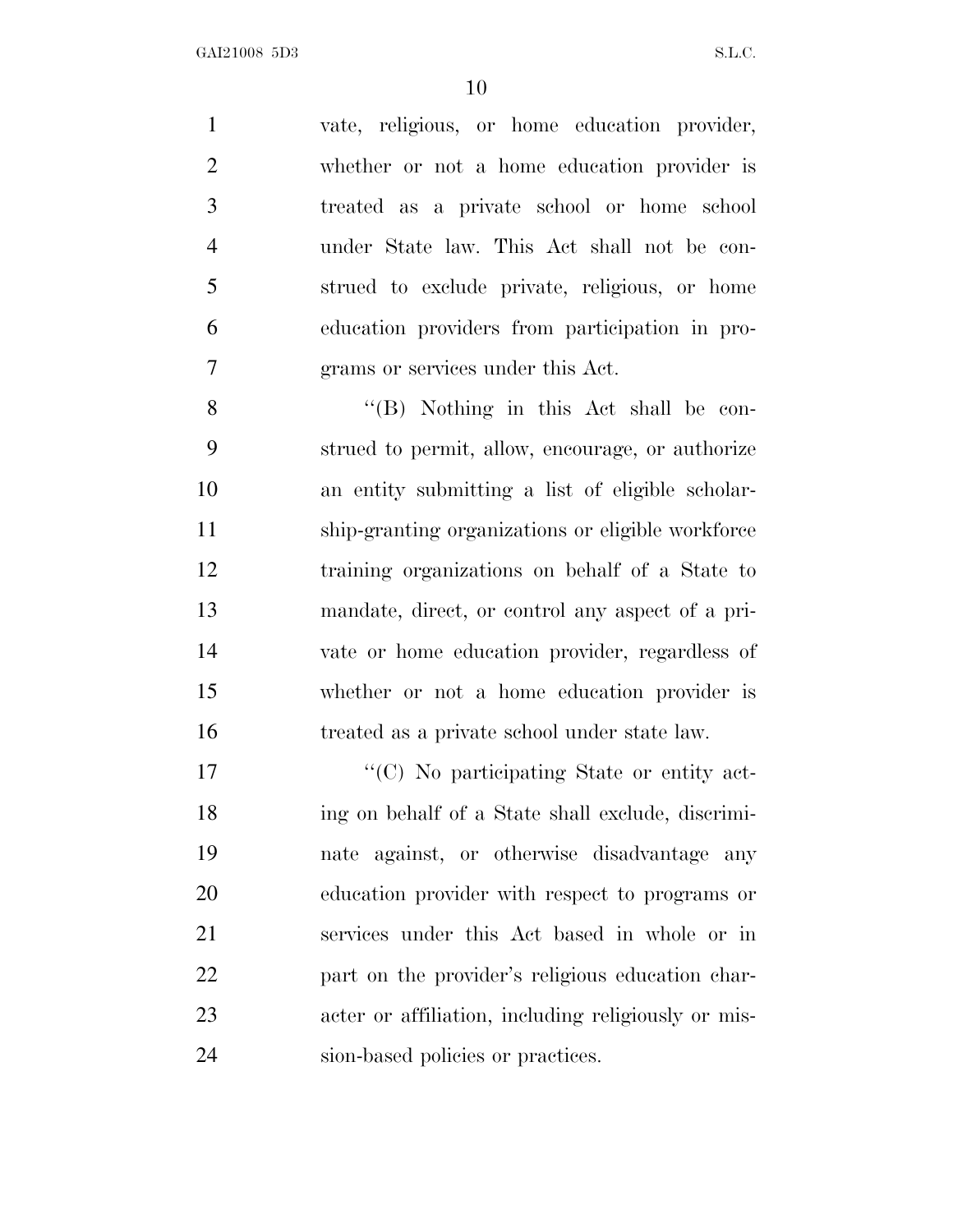| $\mathbf{1}$   | "(4) PARENTAL RIGHTS TO USE SCHOLAR-                   |
|----------------|--------------------------------------------------------|
| $\overline{2}$ | SHIPS.—No participating State or entity acting on      |
| 3              | behalf of a State shall disfavor or discourage the use |
| $\overline{4}$ | of such scholarships for the purchase of elementary    |
| 5              | and secondary or workforce training education serv-    |
| 6              | ices, including those services provided by private or  |
| 7              | nonprofit entities, such as faith-based providers.     |
| 8              | "(5) STATE AND LOCAL AUTHORITY.—Nothing                |
| 9              | in this section or section 45U shall be construed to   |
| 10             | modify a State or local government's authority and     |
| 11             | responsibility to fund education.                      |
| 12             | $``(e)$ LIMITATIONS.—                                  |
| 13             | "(1) TAX LIABILITY.—No credit allowed under            |
| 14             | this section or section 45U shall exceed the tax-      |
| 15             | payer's Federal income tax liability for the taxable   |
| 16             | year.                                                  |
| 17             | "(2) PROHIBITIONS.—A taxpayer is prohibited            |
| 18             | from selling or transferring any portion of a tax      |
| 19             | eredit allowed under this section or section 45U.      |
| 20             | "(3) DENIAL OF DOUBLE BENEFIT.—The Sec-                |
| 21             | retary shall prescribe such regulations or other guid- |
| 22             | ance to ensure that the sum of the tax benefits pro-   |
| 23             | vided by Federal, State, or local law for a qualified  |
| 24             | contribution receiving a Federal tax credit in any     |
| 25             | taxable year shall not exceed the sum of the quali-    |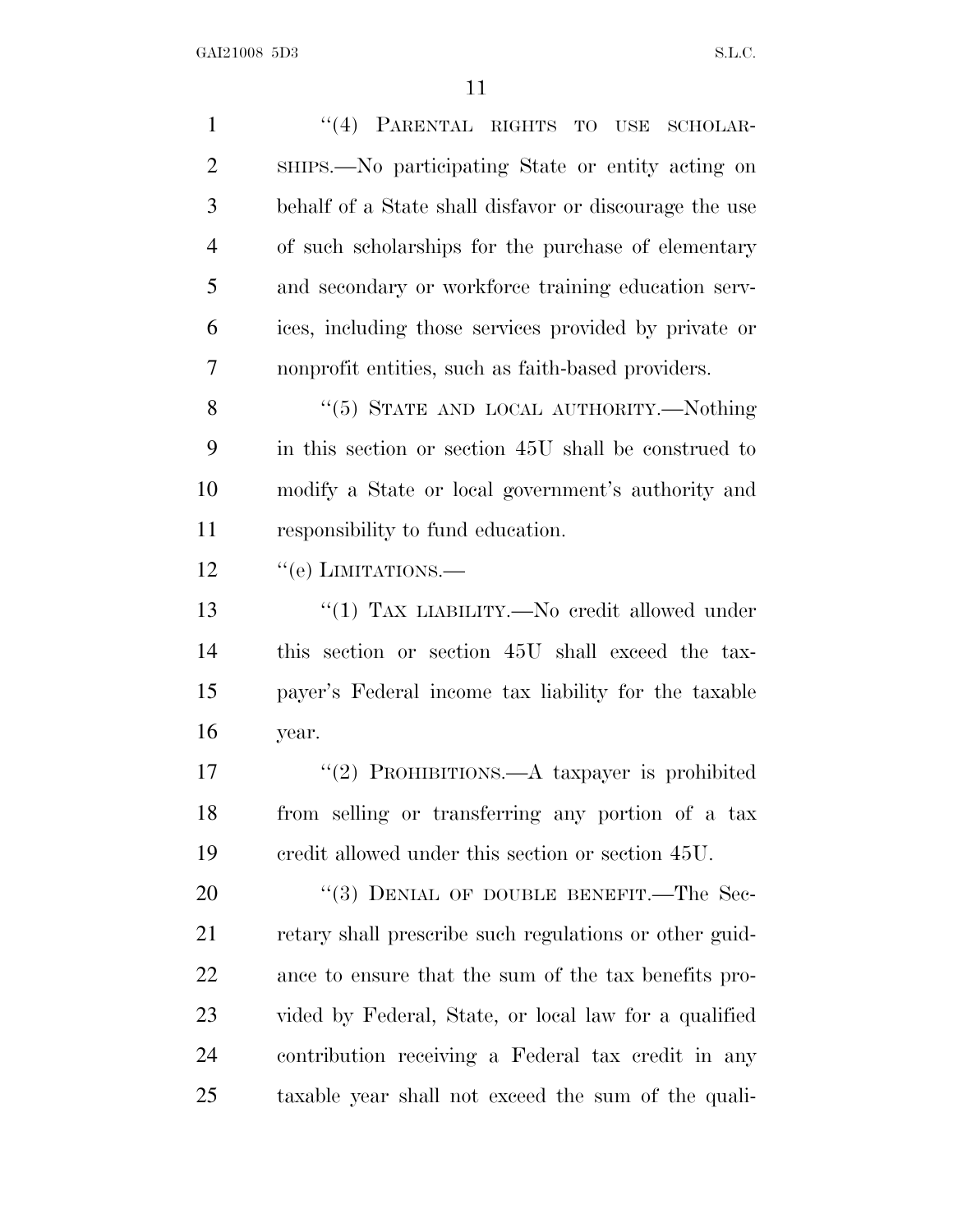fied contributions made by the taxpayer for the tax-able year.

 ''(f) CARRYOVER OF CREDIT.—If a tax credit allowed under this section or section 45U is not fully used within the applicable taxable year because of insufficient tax li- ability on the part of the taxpayer, the unused amount may be carried forward for a period not to exceed 5 years.  $\langle \langle \rangle$  ELECTION.—This section shall apply to a tax- payer for a taxable year only if the taxpayer elects to have this section apply for such taxable year.

11 "(h) ALTERNATIVE MINIMUM TAX.—For purposes of calculating the alternative minimum tax under section 55, a taxpayer may use any credit received for a qualified con-tribution under this section.''.

 (2) CLERICAL AMENDMENT.—The table of sec- tions for subpart A of part IV of subchapter A of chapter 1 of is amended by inserting after the item relating to section 25D the following new item:

''Sec. 25E. Contributions to eligible scholarship-granting organizations and eligible workforce training organizations.''.

(b) CREDIT FOR CORPORATIONS.—

 (1) IN GENERAL.—Subpart D of part IV of subchapter A of chapter 1 is amended by adding at 22 the end the following new section: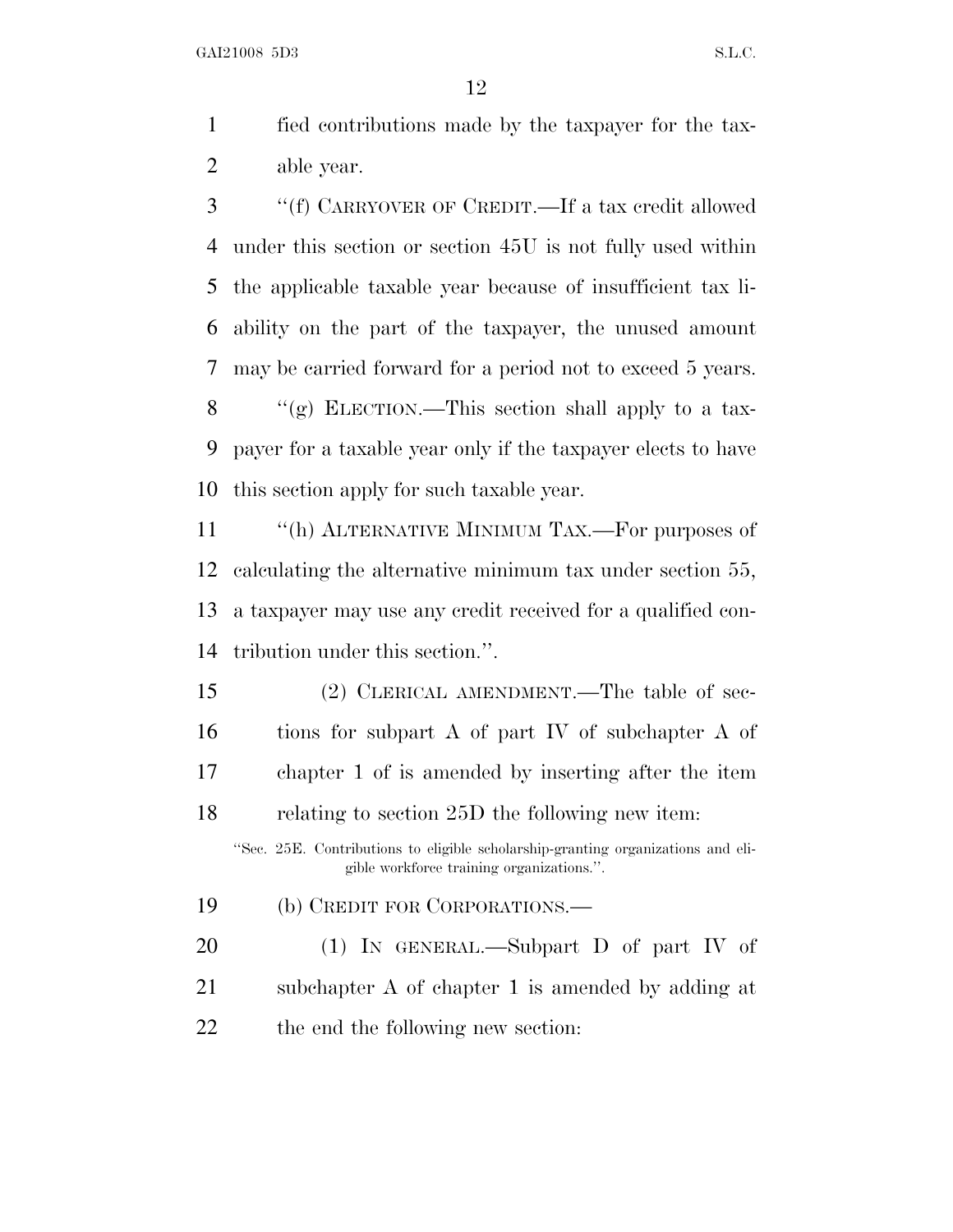## **''SEC. 45U. CONTRIBUTIONS TO ELIGIBLE SCHOLARSHIP- GRANTING ORGANIZATIONS AND ELIGIBLE WORKFORCE TRAINING ORGANIZATIONS.**

4 "(a) ALLOWANCE OF CREDIT.—For purposes of sec- tion 38, in the case of a domestic corporation, there shall be allowed as a credit against the tax imposed by this chapter for the taxable year an amount equal to the sum of any qualified contributions (as defined in section  $25E(e)(1)$  made by such corporation taxpayer during the taxable year.

 ''(b) AMOUNT OF CREDIT.—The credit allowed under subsection (a) for any taxable year shall not exceed 5 per- cent of the taxable income (as defined in section  $170(b)(2)(D)$  of the domestic corporation for such taxable year.

16 "(c) ADDITIONAL PROVISIONS.—For purposes of this section, any qualified contributions made by a domestic corporation shall be subject to the provisions of section 25E, to the extent applicable.

20  $\cdot$  "(d) ELECTION.—This section shall apply to a tax- payer for a taxable year only if the taxpayer elects to have this section apply for such taxable year.''.

 (2) CREDIT PART OF GENERAL BUSINESS CREDIT.—Section 38(b) is amended—

 (A) by striking ''plus'' at the end of para-graph (32),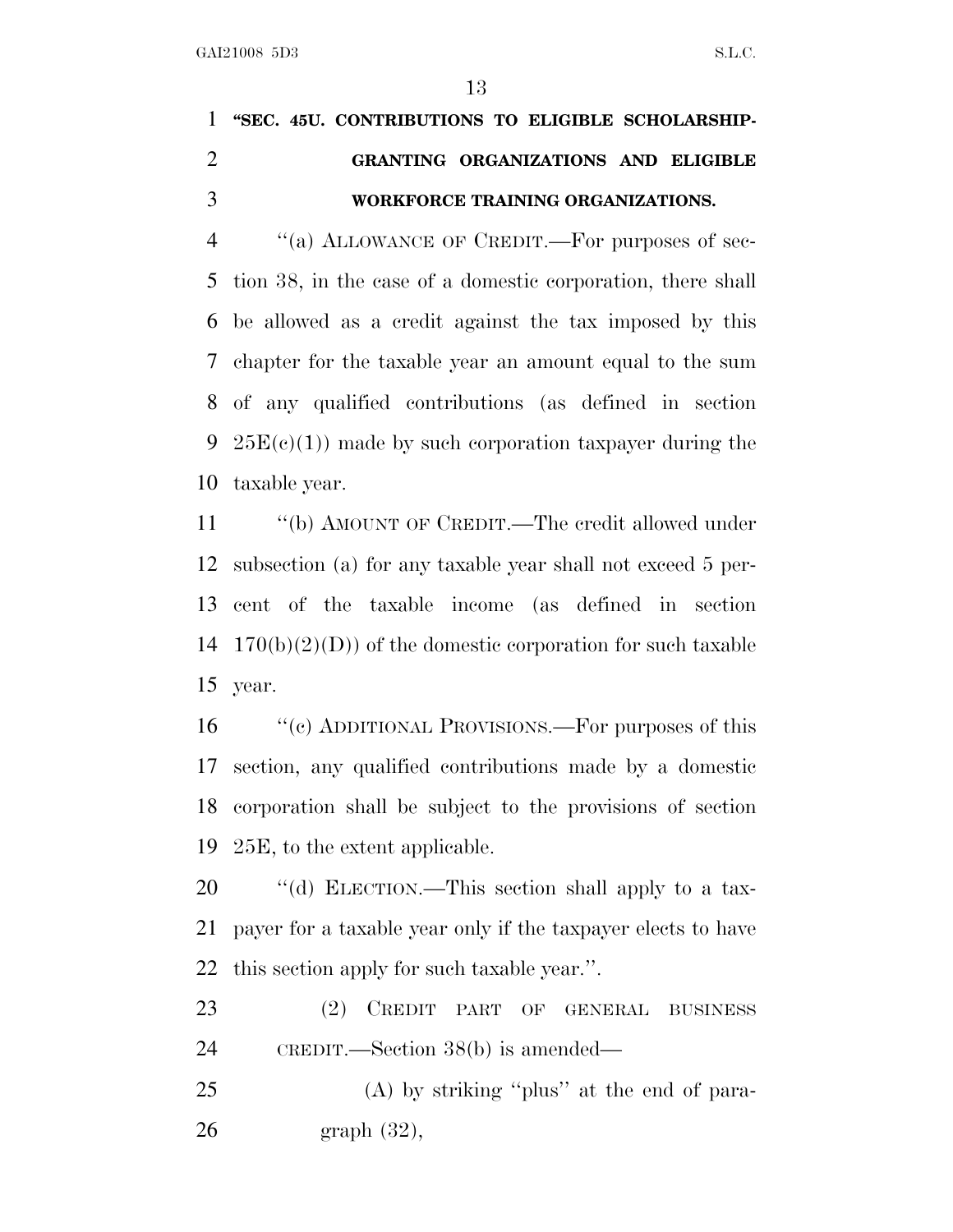| 1              | (B) by striking the period at the end of                                                                                      |
|----------------|-------------------------------------------------------------------------------------------------------------------------------|
| $\overline{2}$ | paragraph (33) and inserting ", plus", and                                                                                    |
| 3              | (C) by adding at the end the following new                                                                                    |
| 4              | paragraph:                                                                                                                    |
| 5              | "(34) the credit for qualified contributions de-                                                                              |
| 6              | termined under section $45U(a)$ .".                                                                                           |
| 7              | (3) CLERICAL AMENDMENT.—The table of sec-                                                                                     |
| 8              | tions for subpart D of part IV of subchapter A of                                                                             |
| 9              | chapter 1 is amended by adding at the end the fol-                                                                            |
| 10             | lowing new item:                                                                                                              |
|                | "Sec. 45U. Contributions to eligible scholarship-granting organizations and eli-<br>gible workforce training organizations.". |
| 11             | <b>TITLE II-EDUCATION FREEDOM</b>                                                                                             |
| 12             | <b>SCHOLARSHIPS AND OPPOR-</b>                                                                                                |
| 13             | TUNITY ACT WEB PORTAL                                                                                                         |
| 14             | AND ADMINISTRATION                                                                                                            |
| 15             | SEC. 201. EDUCATION FREEDOM SCHOLARSHIPS AND OP-                                                                              |
| 16             | PORTUNITY ACT WEB PORTAL AND ADMINIS-                                                                                         |
| 17             | TRATION.                                                                                                                      |
| 18             | (a) IN GENERAL.—The Secretary of Education shall,                                                                             |
| 19             | in coordination with the Secretary of the Treasury and                                                                        |
| 20             | the Secretary of Labor, establish, host, and maintain a                                                                       |
| 21             | Web portal that—                                                                                                              |
| 22             | (1) lists all scholarship-granting organizations                                                                              |
| 23             | and workforce training organizations that are eligi-                                                                          |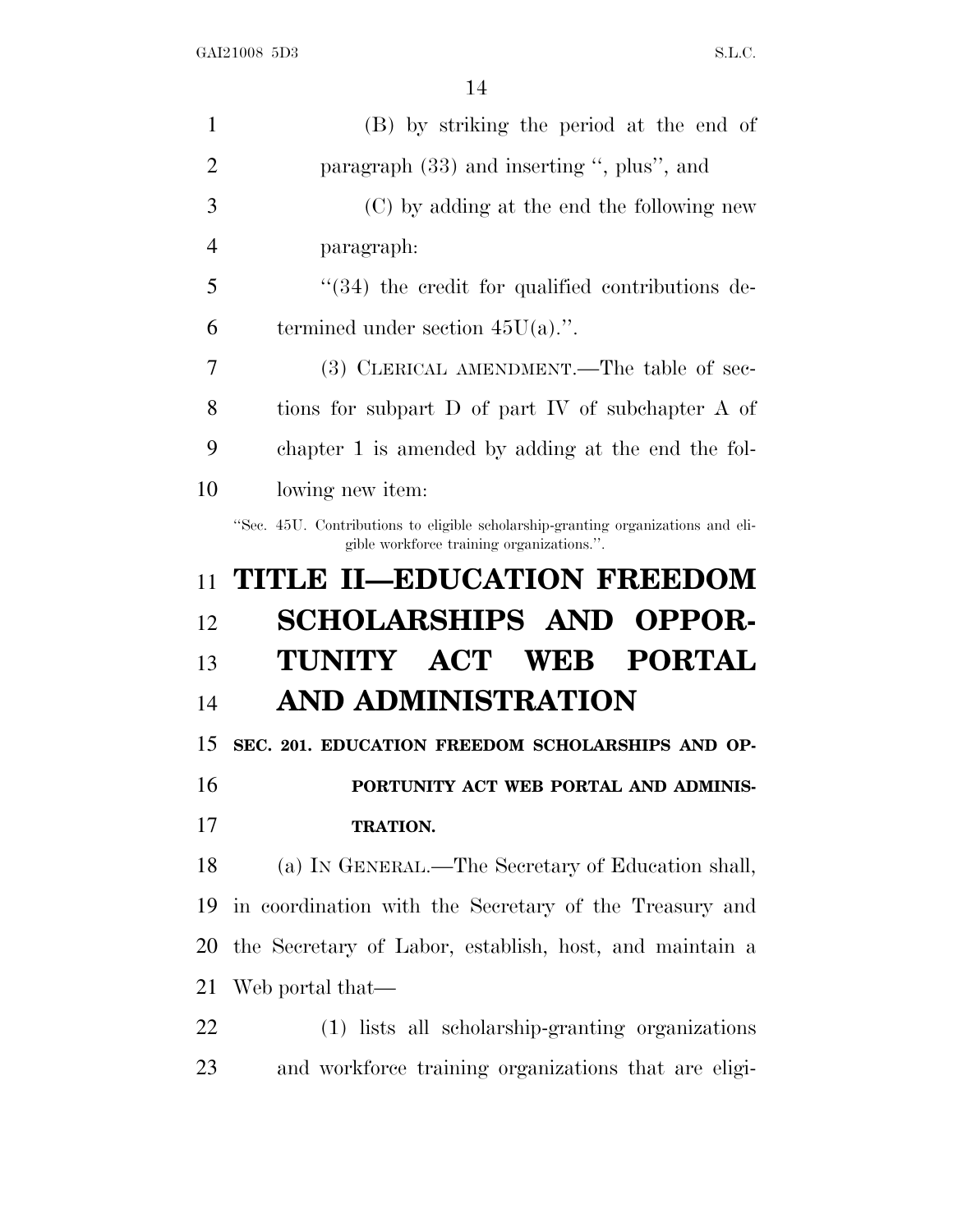| $\mathbf{1}$   | ble under section 25E or 45U of the Internal Rev-    |
|----------------|------------------------------------------------------|
| $\overline{2}$ | enue Code of 1986;                                   |
| 3              | (2) enables a taxpayer to make a qualifying          |
| $\overline{4}$ | contribution to one or more eligible scholarship-    |
| 5              | granting organizations and eligible workforce train- |
| 6              | ing organizations and to immediately obtain both a   |
| 7              | pre-approval of a tax credit for that contribution   |
| 8              | and a receipt for tax filings;                       |
| 9              | (3) provides information about the tax benefits      |
| 10             | of the provisions of the Education Freedom Scholar-  |
| 11             | ships and Opportunity Act under the Internal Rev-    |
| 12             | enue Code of 1986; and                               |
| 13             | (4) enables a State to submit and update infor-      |
| 14             | mation about its programs and its eligible scholar-  |
| 15             | ship-granting organizations and eligible workforce   |
| 16             | training organizations for informational purposes    |
| 17             | only, including information on—                      |
| 18             | (A) student eligibility;                             |
| 19             | (B) allowable educational expenses;                  |
| 20             | (C) the types of allowable education pro-            |
| 21             | viders;                                              |
| 22             | (D) the percentage of funds an organiza-             |
| 23             | tion may use for program administration; and         |
| 24             | (E) the percentage of total contributions            |

the organization awards in a calendar year.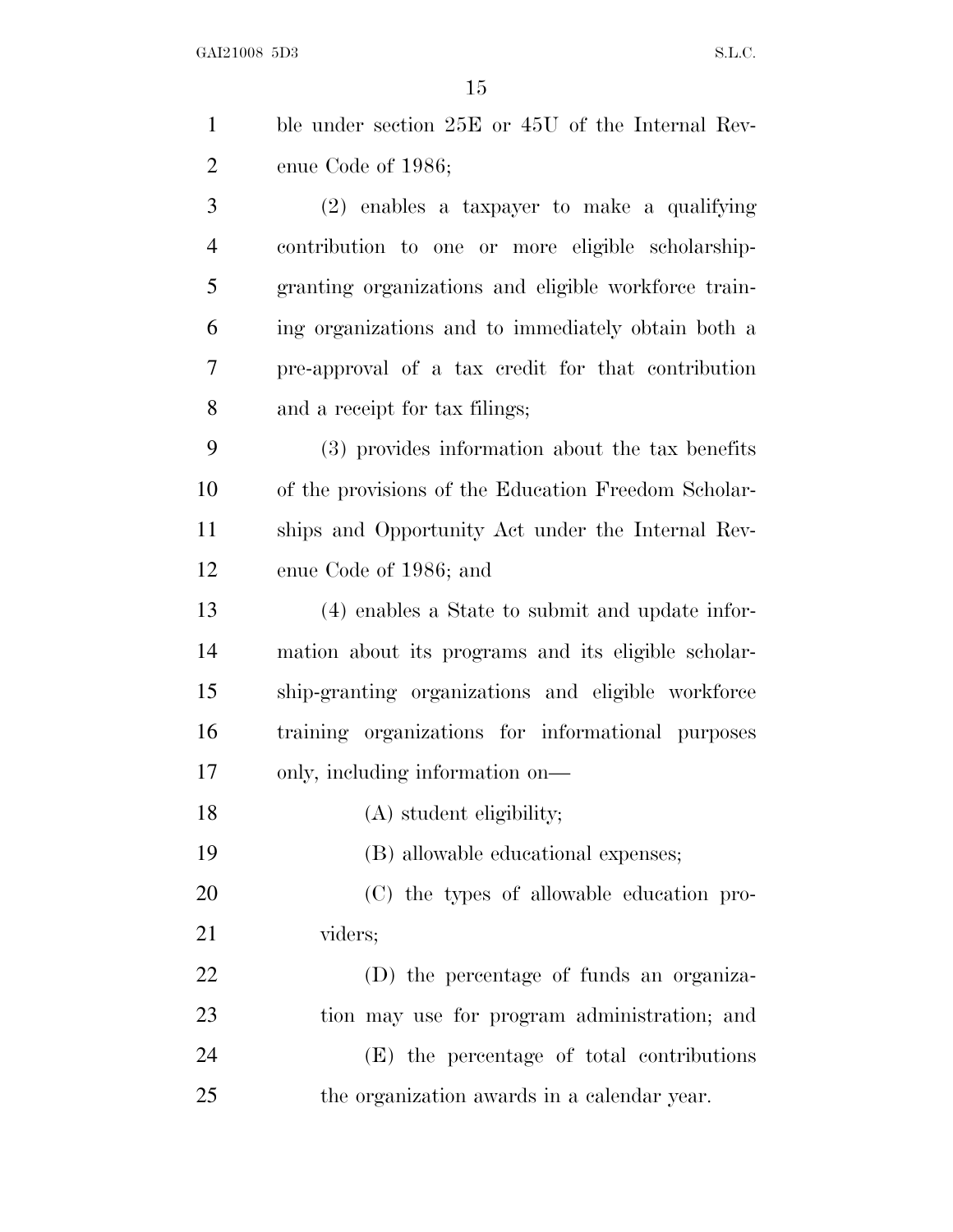(b) NONPORTAL CONTRIBUTIONS.—A taxpayer may opt to make a contribution directly to an eligible scholar- ship-granting organization or an eligible workforce train- ing organization, instead of through the Web portal de- scribed in subsection (a), provided that the taxpayer, or the eligible scholarship-granting organization or eligible workforce training organization on behalf of the taxpayer, applies for, and receives pre-approval for a tax credit from the Secretary of Education in coordination with the Sec-retary of the Treasury.

(c) NATIONAL AND STATE CAPS ON CREDITS.—

 (1) NATIONAL CAP.—There is a cap of \$10,000,000,000 on the sum of the contributions that qualify for a credit under section 25E and sec- tion 45U of the Internal Revenue Code of 1986 for each calendar year, of which—

 (A) \$5,000,000,000 shall be allotted for qualified contributions to eligible scholarship-granting organizations; and

 (B) \$5,000,000,000 shall be allotted for qualified contributions to eligible workforce 22 training organizations.

23 (2) ALLOCATION OF CAP.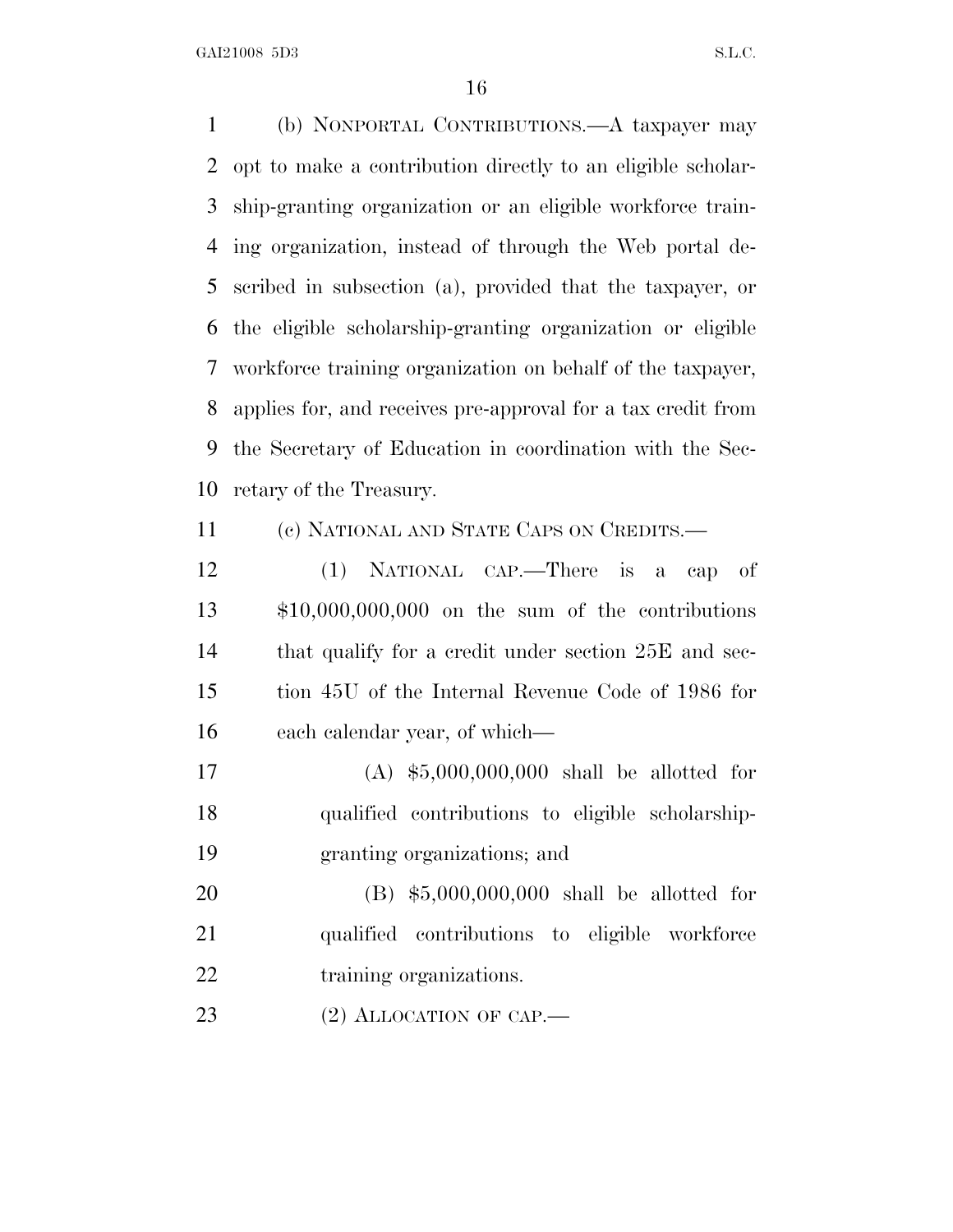| $\mathbf{1}$   | (A) INITIAL ALLOCATIONS.—For each cal-         |
|----------------|------------------------------------------------|
| $\overline{2}$ | endar year, the Secretary of Education, in co- |
| 3              | ordination with the Secretary of Labor, shall— |
| $\overline{4}$ | (i) from the amount allotted under             |
| 5              | paragraph $(1)(A)$ —                           |
| 6              | (I) first reserve, for each State,             |
| 7              | an amount equal to the sum of the              |
| 8              | qualifying contributions made in the           |
| 9              | State in the previous year; and                |
| 10             | (II) next, allocate the remaining              |
| 11             | amount among the participating                 |
| 12             | States by allocating to each State the         |
| 13             | sum of—                                        |
| 14             | (aa) an amount that bears                      |
| 15             | the same relationship to 20 per-               |
| 16             | cent of such remaining amount                  |
| 17             | the number of individuals<br>as                |
| 18             | aged 5 through 17 in the State,                |
| 19             | as determined by the Secretary of              |
| 20             | Education on the basis of the                  |
| 21             | recent satisfactory data,<br>most              |
| 22             | bears to the number of those in-               |
| 23             | dividuals in all such States, as so            |
| 24             | determined; and                                |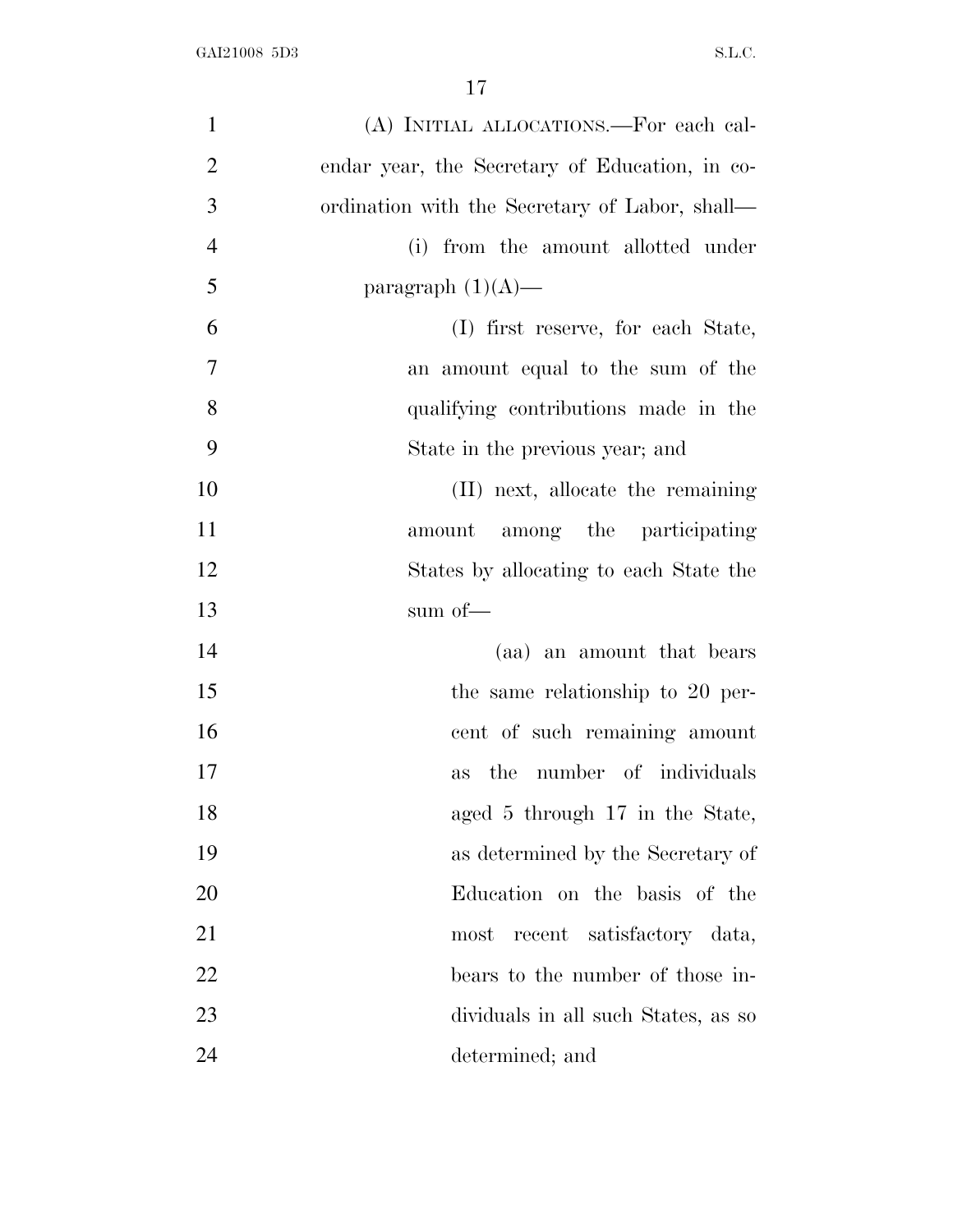| $\mathbf{1}$<br>(bb) an amount that bears          |
|----------------------------------------------------|
|                                                    |
| $\overline{2}$<br>the same relationship to 80 per- |
| 3<br>cent of such remaining amount                 |
| $\overline{4}$<br>the number of individuals<br>as  |
| 5<br>aged 5 through 17 from families               |
| 6<br>with incomes below the poverty                |
| $\overline{7}$<br>line in the State, as determined |
| 8<br>by the Secretary of Education, on             |
| 9<br>the basis of the most recent sat-             |
| 10<br>is factory data, bears to the num-           |
| 11<br>ber of those individuals in all              |
| 12<br>such States, as so determined;               |
| 13<br>and                                          |
| 14<br>from the amount allotted under<br>(ii)       |
| 15<br>paragraph $(1)(B)$ —                         |
| 16<br>(I) first reserve, for each State,           |
| 17<br>an amount equal to the sum of the            |
| 18<br>qualifying contributions made in the         |
| 19<br>State in the previous year attributable      |
| 20<br>to eligible workforce training organi-       |
| 21<br>zations; and                                 |
| 22<br>(II) next, allocate the remaining            |
| 23<br>among the participating<br>amount            |
| 24<br>States by allocating to each State an        |
| 25<br>amount determined through a system,          |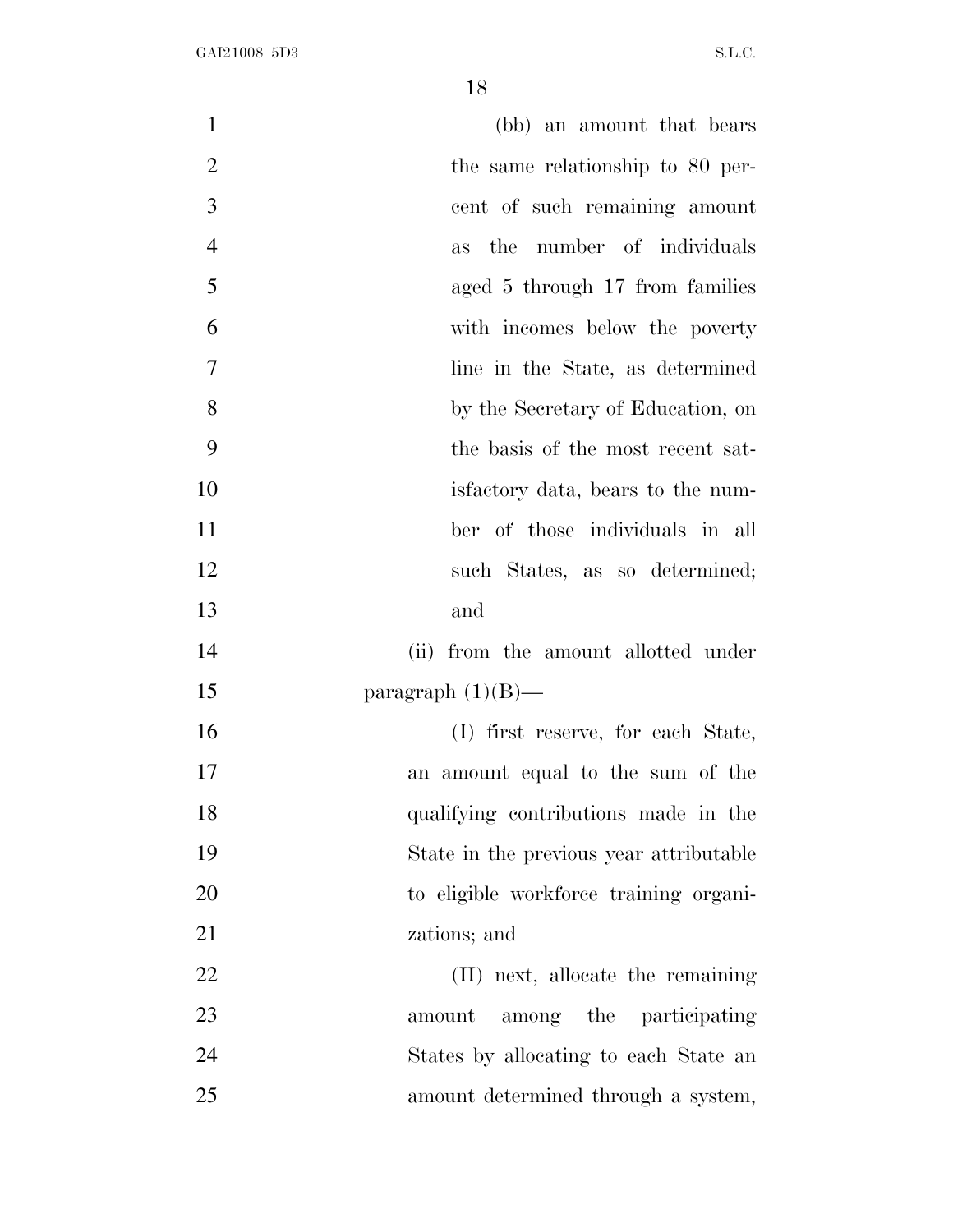| $\mathbf{1}$   | as established and maintained by the             |
|----------------|--------------------------------------------------|
| $\overline{2}$ | Secretary of Labor, that accurately              |
| 3              | reflects demand and potential quali-             |
| $\overline{4}$ | fied participants for apprenticeships            |
| 5              | and workforce training within that               |
| 6              | State.                                           |
| $\overline{7}$ | (B)<br>MINIMUM ALLOCATION.—Notwith-              |
| 8              | standing subparagraph (A), no State receiving    |
| 9              | an allotment under this section may receive less |
| 10             | than one-half of one percent of the amount al-   |
| 11             | lotted for a fiscal year.                        |
| 12             | (C)<br>ALTERNATIVE ALLOCATION<br><b>FOR</b>      |
| 13             | QUALIFIED CONTRIBUTIONS TO<br><b>ELIGIBLE</b>    |
| 14             | SCHOLARSHIP-GRANTING ORGANIZATIONS.-             |
| 15             | (i) IN GENERAL.—Not later than the               |
| 16             | end of the fifth year of the program or one      |
| 17             | year after the end of the first fiscal year      |
| 18             | for which the total amount of credits            |
| 19             | claimed under section 25E and section            |
| 20             | 45U of the Internal Revenue Code of 1986         |
| 21             | for qualified contributions to eligible schol-   |
| 22             | arship-granting organizations<br>is              |
| 23             | $$2,500,000,000$ or more, whichever comes        |
| 24             | first, the Secretary of Education shall, by      |
| 25             | regulation, provide for an alternative allo-     |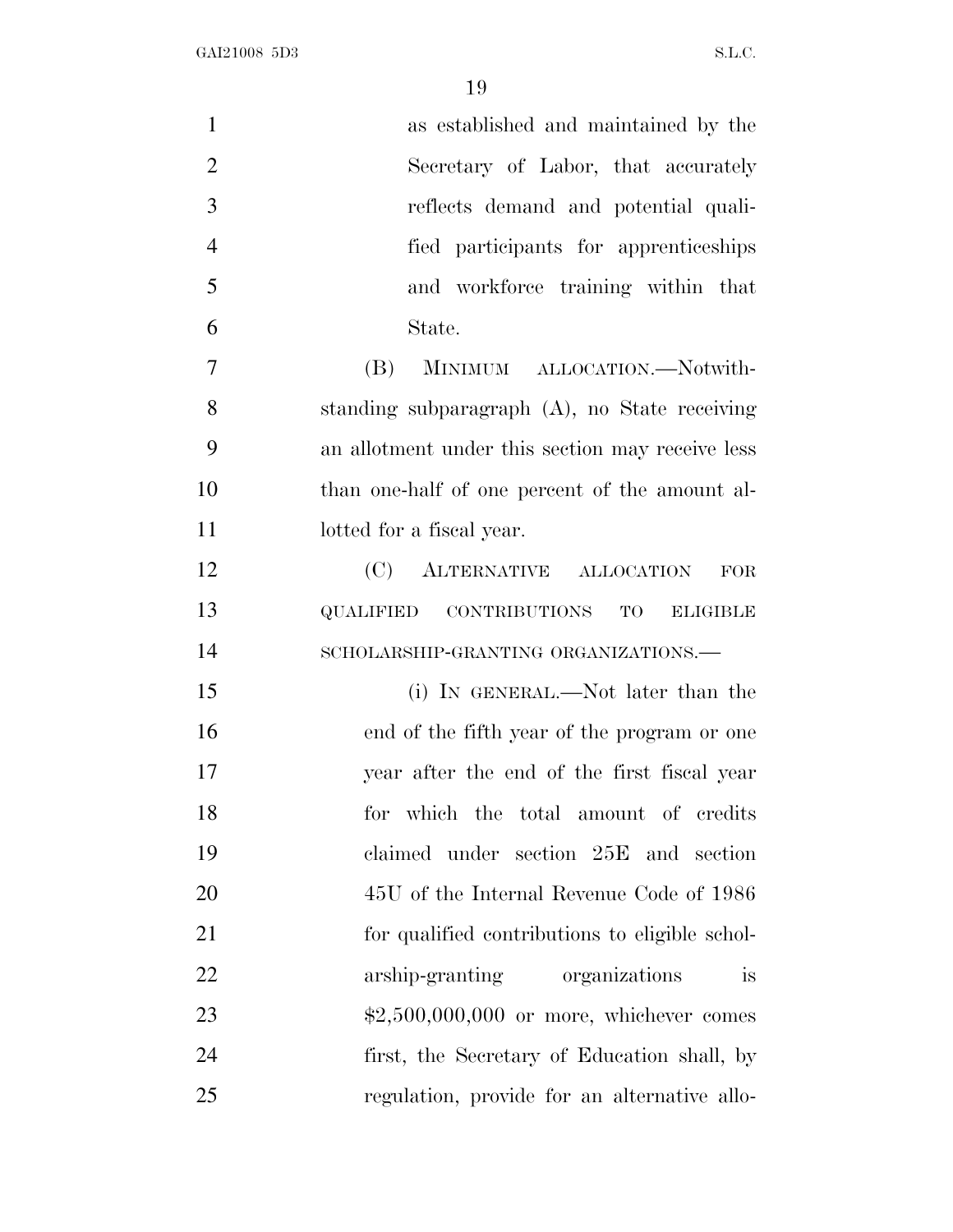| $\mathbf{1}$   | cation method for the amount described in     |
|----------------|-----------------------------------------------|
| $\overline{2}$ | paragraph $(1)(A)$ that shall take effect be- |
| 3              | ginning with the first fiscal year after the  |
| $\overline{4}$ | regulation takes effect.                      |
| 5              | (ii) ALTERNATIVE ALLOCATION METH-             |
| 6              | OD.—The alternative allocation method de-     |
| 7              | scribed in clause (i) shall be expressed as   |
| 8              | a formula based on a combination of the       |
| 9              | following data for each State, as reported    |
| 10             | by the State to the Secretary of Education:   |
| 11             | The relative percentage of<br>(I)             |
| 12             | students in the State who receive a el-       |
| 13             | ementary or secondary scholarship             |
| 14             | through a State program that is fi-           |
| 15             | nanced through State tax-credited do-         |
| 16             | nations or appropriations and that            |
| 17             | permits the elementary or secondary           |
| 18             | scholarship to be used to attend a pri-       |
| 19             | vate school.                                  |
| 20             | (II) The total amount of all ele-             |
| 21             | mentary and secondary scholarships            |
| 22             | awarded through a State program               |
| 23             | that is financed through State tax-           |
| 24             | credited donations or appropriations          |
| 25             | compared to the total amount of cur-          |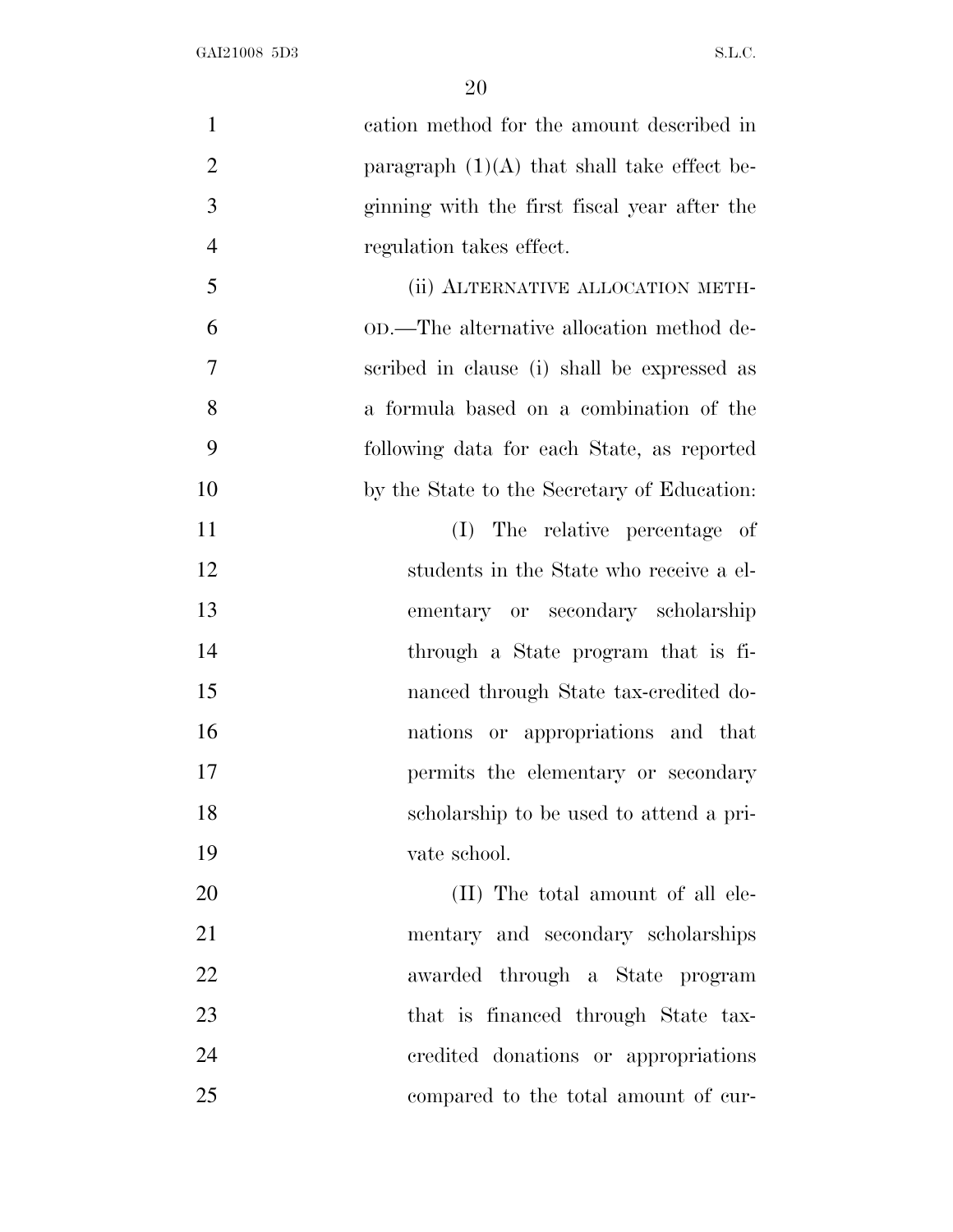| $\mathbf{1}$   | rent State and local expenditures for                 |
|----------------|-------------------------------------------------------|
| $\overline{2}$ | free public education in the State.                   |
| 3              | (iii) ALLOCATION FORMULA.—For any                     |
| $\overline{4}$ | fiscal year to which clause (i) applies, the          |
| 5              | Secretary of Education shall—                         |
| 6              | (I) first reserve, for each State,                    |
| 7              | an amount equal to the sum of the                     |
| 8              | qualifying contributions made in the                  |
| 9              | State in the previous year;                           |
| 10             | (II) next, allocate two-thirds of                     |
| 11             | the remaining amount of the national                  |
| 12             | cap for that year using the alternative               |
| 13             | allocation method in clause (ii); and                 |
| 14             | (III) then, allocate one-third of                     |
| 15             | the remaining amount in accordance                    |
| 16             | with subparagraph $(A)(ii)$ .                         |
| 17             | (iv) INELIGIBILITY.—For any fiscal                    |
| 18             | year to which clause (i) applies, a State             |
| 19             | that does not provide the Secretary of                |
| 20             | Education with information described in               |
| 21             | clause (ii) is not eligible to receive an allo-       |
| 22             | cation through the alternative allocation             |
| 23             | method under clause (ii).                             |
| 24             | (3) ALLOWABLE PARTNERSHIPS.—A State may               |
| 25             | choose to administer the allocation it receives under |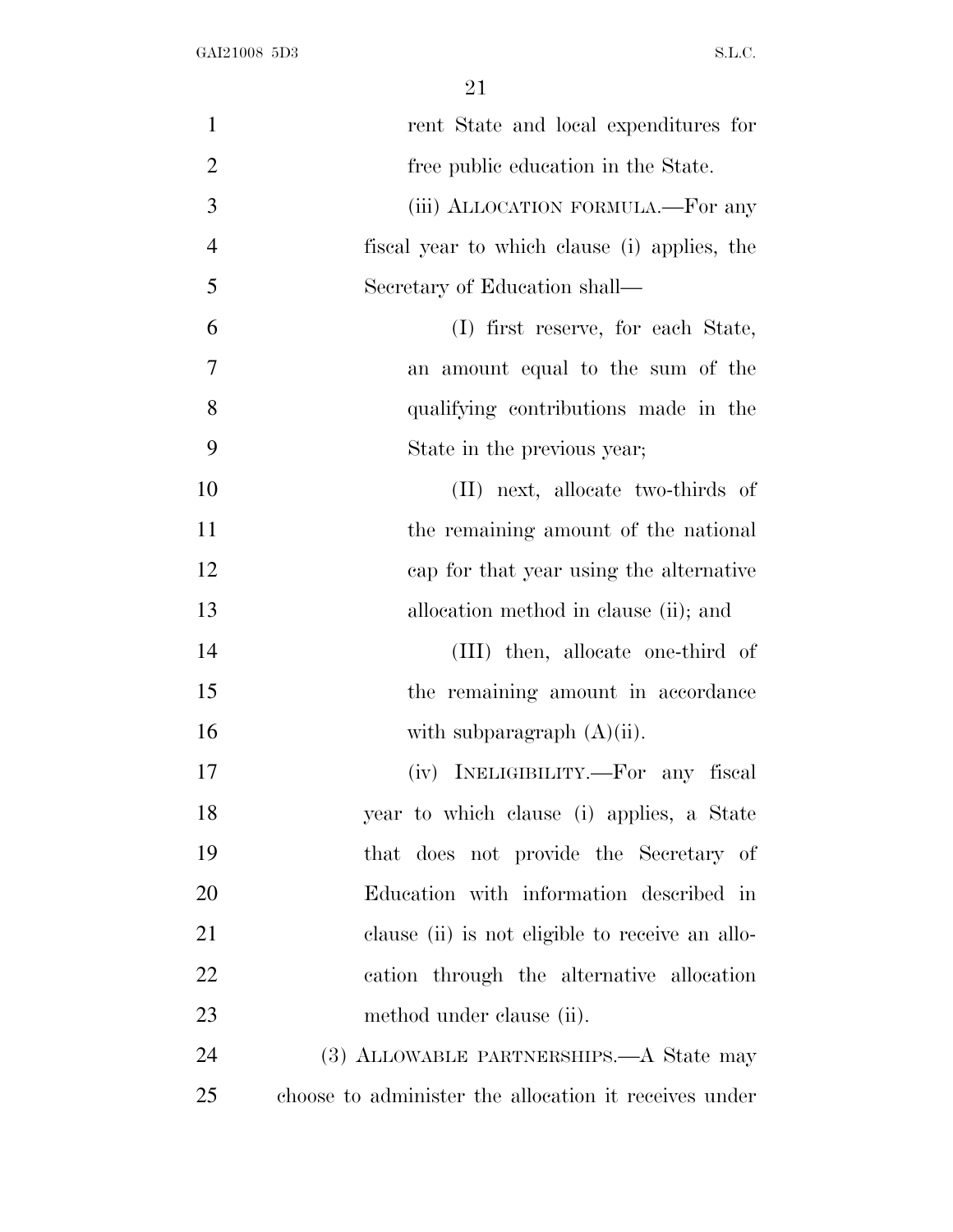| $\mathbf{1}$   | paragraph $(2)$ in partnership with 1 or more States,             |
|----------------|-------------------------------------------------------------------|
| $\overline{2}$ | provided that the eligible scholarship-granting orga-             |
| 3              | nizations or eligible workforce training organizations            |
| $\overline{4}$ | in each partner State serve students who reside in                |
| 5              | all States in the partnership.                                    |
| 6              | (4) TOTAL ALLOCATION.—A State's allocation,                       |
| 7              | for any fiscal year, is the sum of the amount deter-              |
| 8              | mined for it under subparagraphs (A) and (B) of                   |
| 9              | paragraph (2), except as provided in paragraph                    |
| 10             | (2)(C).                                                           |
| 11             | (5) ALLOCATION AND ADJUSTMENTS.—                                  |
| 12             | (A) INITIAL ALLOCATION TO STATES.-No                              |
| 13             | later than November 1 of the year preceding a                     |
| 14             | year for which there is a national cap on credits                 |
| 15             | under paragraph (1) (hereafter in this section,                   |
| 16             | the "applicable year"), or as early as prac-                      |
| 17             | ticable with respect to the first year, the Sec-                  |
| 18             | retary of Education shall announce the State                      |
| 19             | allocations under paragraph (2) for the applica-                  |
| 20             | ble year.                                                         |
| 21             | LIST<br>(B)<br>OF ELIGIBLE<br>SCHOLARSHIP-                        |
| 22             | <b>GRANTING</b><br>ORGANIZATIONS<br><b>AND</b><br><b>ELIGIBLE</b> |
| 23             | TRAINING ORGANIZATIONS.-No<br><b>WORKFORCE</b>                    |
| 24             | later than January 1 of each applicable year, or                  |
| 25             | as early as practicable with respect to the first                 |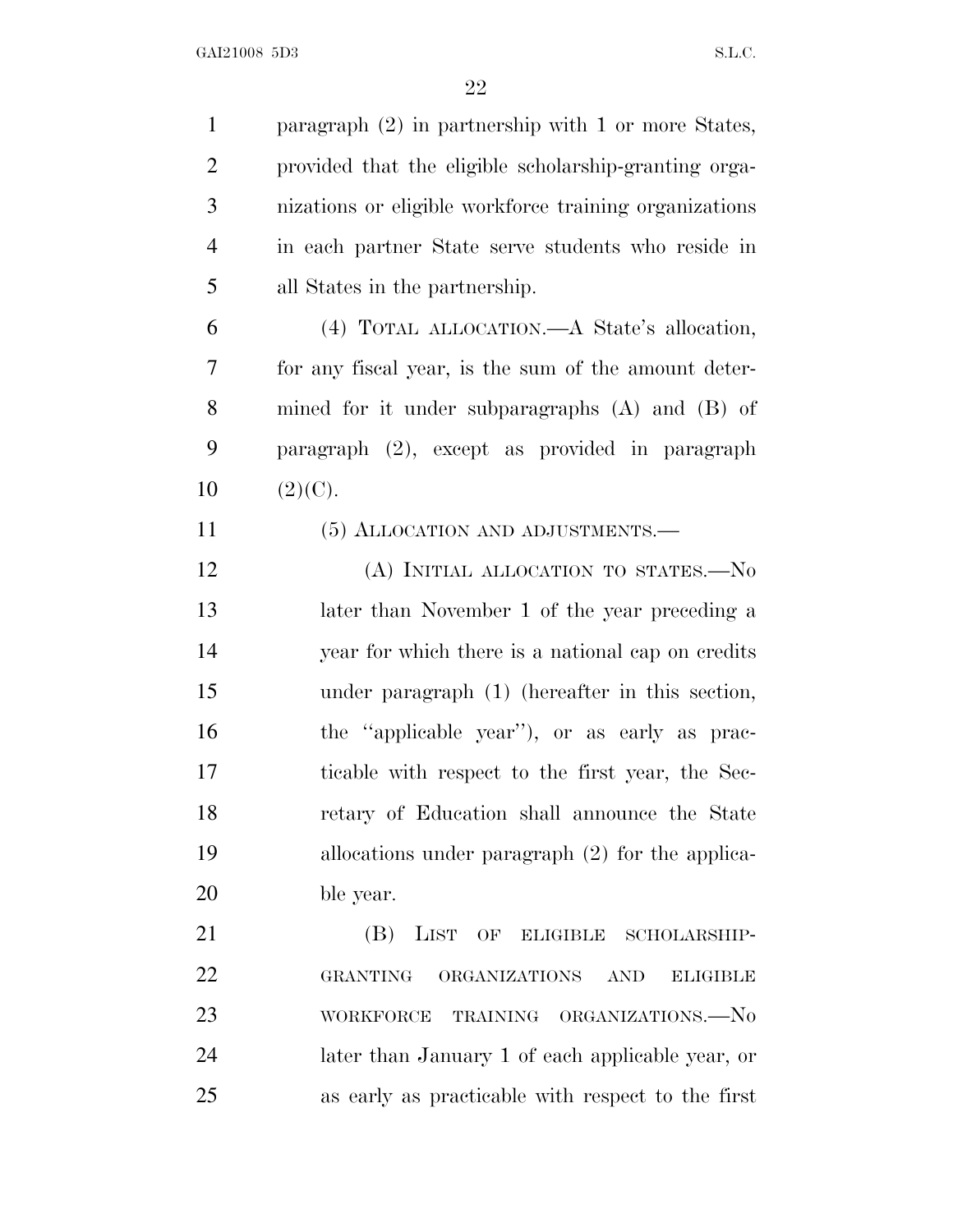| $\mathbf{1}$   | year, each State shall provide the Secretary of   |
|----------------|---------------------------------------------------|
| $\overline{2}$ | Education a list of eligible scholarship-granting |
| 3              | organizations and eligible workforce training or- |
| 4              | ganizations described in paragraphs $(3)(A)$ and  |
| 5              | (4) of section $25E(c)$ of the Internal Revenue   |
| 6              | Code of 1986, including a certification that the  |
| 7              | entity submitting the list on behalf of the State |
| 8              | has the authority to perform this function. Nei-  |
| 9              | ther this Act nor any other Federal law shall be  |
| 10             | construed as limiting the entities that may sub-  |
| 11             | mit the list on behalf of a state.                |
| 12             | (C) REALLOCATION.—                                |
| 13             | (i) IN GENERAL.—The Secretary of                  |
| 14             | Education shall, in accordance with para-         |
| 15             | $graph (2)$ , reallocate to any other States      |
| 16             | the allocation of a State which, for any ap-      |
| 17             | plicable year—                                    |
| 18             | (I) fails to provide the Secretary                |
| 19             | of Education a list of eligible scholar-          |
| 20             | ship-granting organizations and eligi-            |
| 21             | ble workforce training organizations              |
| 22             | pursuant to subparagraph (B); and                 |
| 23             | (II) does not have an eligible                    |
| 24             | scholarship-granting organization (as             |
| 25             | described in section $25E(c)(3)(B)$ of            |